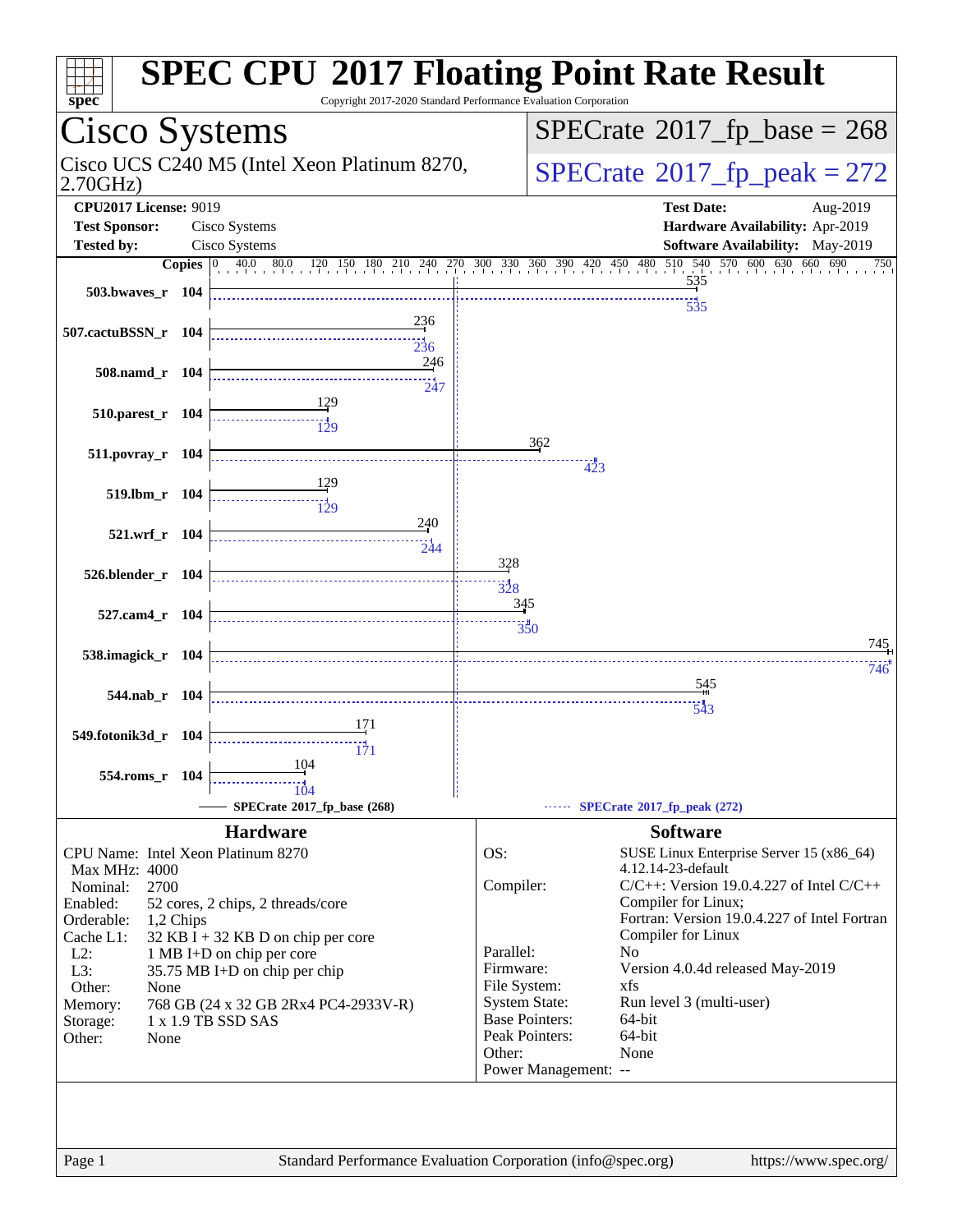

Copyright 2017-2020 Standard Performance Evaluation Corporation

### Cisco Systems

Cisco UCS C240 M5 (Intel Xeon Platinum 8270,  $\vert$ [SPECrate](http://www.spec.org/auto/cpu2017/Docs/result-fields.html#SPECrate2017fppeak)®[2017\\_fp\\_peak = 2](http://www.spec.org/auto/cpu2017/Docs/result-fields.html#SPECrate2017fppeak)72

 $SPECTate$ <sup>®</sup>[2017\\_fp\\_base =](http://www.spec.org/auto/cpu2017/Docs/result-fields.html#SPECrate2017fpbase) 268

2.70GHz)

**[CPU2017 License:](http://www.spec.org/auto/cpu2017/Docs/result-fields.html#CPU2017License)** 9019 **[Test Date:](http://www.spec.org/auto/cpu2017/Docs/result-fields.html#TestDate)** Aug-2019

**[Test Sponsor:](http://www.spec.org/auto/cpu2017/Docs/result-fields.html#TestSponsor)** Cisco Systems **[Hardware Availability:](http://www.spec.org/auto/cpu2017/Docs/result-fields.html#HardwareAvailability)** Apr-2019 **[Tested by:](http://www.spec.org/auto/cpu2017/Docs/result-fields.html#Testedby)** Cisco Systems **[Software Availability:](http://www.spec.org/auto/cpu2017/Docs/result-fields.html#SoftwareAvailability)** May-2019

### **[Results Table](http://www.spec.org/auto/cpu2017/Docs/result-fields.html#ResultsTable)**

|                                         | <b>Base</b>   |                |       |                | <b>Peak</b> |                |            |               |                |              |                |              |                |              |
|-----------------------------------------|---------------|----------------|-------|----------------|-------------|----------------|------------|---------------|----------------|--------------|----------------|--------------|----------------|--------------|
| <b>Benchmark</b>                        | <b>Copies</b> | <b>Seconds</b> | Ratio | <b>Seconds</b> | Ratio       | <b>Seconds</b> | Ratio      | <b>Copies</b> | <b>Seconds</b> | <b>Ratio</b> | <b>Seconds</b> | <b>Ratio</b> | <b>Seconds</b> | <b>Ratio</b> |
| 503.bwayes_r                            | 104           | 1951           | 534   | 1949           | 535         | 1950           | 535        | 104           | 1950           | 535          | 1950           | 535          | 1951           | 535          |
| 507.cactuBSSN r                         | 104           | 559            | 236   | 559            | 236         | 557            | 236        | 104           | 559            | 235          | 559            | 236          | 559            | 236          |
| $508$ .namd $r$                         | 104           | 402            | 246   | 402            | 246         | 402            | 246        | 104           | 399            | 248          | 400            | 247          | 399            | 247          |
| 510.parest_r                            | 104           | 2101           | 130   | 2108           | 129         | 2104           | <u>129</u> | 104           | 2101           | 129          | 2105           | 129          | 2105           | <u>129</u>   |
| 511.povray_r                            | 104           | 670            | 363   | 670            | 362         | 672            | 361        | 104           | 571            | 425          | 576            | 422          | 575            | 423          |
| 519.1bm r                               | 104           | 847            | 129   | 847            | 129         | 847            | 129        | 104           | 847            | 129          | 847            | 129          | 847            | 129          |
| $521$ .wrf r                            | 104           | 974            | 239   | 972            | 240         | 970            | 240        | 104           | 956            | 244          | 957            | 243          | 955            | 244          |
| 526.blender r                           | 104           | 482            | 328   | 482            | 328         | 482            | 328        | 104           | 482            | 329          | 483            | 328          | 482            | 328          |
| 527.cam4 r                              | 104           | 527            | 345   | 527            | 345         | 525            | 346        | 104           | 520            | 350          | 522            | 349          | 519            | 351          |
| 538.imagick_r                           | 104           | 345            | 749   | 347            | 745         | 347            | 745        | 104           | 347            | 746          | 347            | 746          | 346            | 748          |
| $544$ .nab r                            | 104           | 323            | 542   | 321            | 545         | 320            | 547        | 104           | 323            | 543          | 324            | 541          | 322            | 543          |
| 549.fotonik3d r                         | 104           | 2365           | 171   | 2365           | 171         | 2365           | 171        | 104           | 2366           | 171          | 2364           | 171          | 2366           | 171          |
| $554$ .roms $r$                         | 104           | 1584           | 104   | 1589           | 104         | 1586           | 104        | 104           | 1585           | 104          | 1586           | 104          | 1586           | <b>104</b>   |
| $SPECrate^{\circ}2017$ fp base =<br>268 |               |                |       |                |             |                |            |               |                |              |                |              |                |              |

**[SPECrate](http://www.spec.org/auto/cpu2017/Docs/result-fields.html#SPECrate2017fppeak)[2017\\_fp\\_peak =](http://www.spec.org/auto/cpu2017/Docs/result-fields.html#SPECrate2017fppeak) 272**

Results appear in the [order in which they were run](http://www.spec.org/auto/cpu2017/Docs/result-fields.html#RunOrder). Bold underlined text [indicates a median measurement](http://www.spec.org/auto/cpu2017/Docs/result-fields.html#Median).

### **[Submit Notes](http://www.spec.org/auto/cpu2017/Docs/result-fields.html#SubmitNotes)**

 The numactl mechanism was used to bind copies to processors. The config file option 'submit' was used to generate numactl commands to bind each copy to a specific processor. For details, please see the config file.

### **[Operating System Notes](http://www.spec.org/auto/cpu2017/Docs/result-fields.html#OperatingSystemNotes)**

Stack size set to unlimited using "ulimit -s unlimited"

#### **[General Notes](http://www.spec.org/auto/cpu2017/Docs/result-fields.html#GeneralNotes)**

Environment variables set by runcpu before the start of the run: LD\_LIBRARY\_PATH = "/home/cpu2017/lib/intel64"

 Binaries compiled on a system with 1x Intel Core i9-7900X CPU + 32GB RAM memory using Redhat Enterprise Linux 7.5 Transparent Huge Pages enabled by default Prior to runcpu invocation Filesystem page cache synced and cleared with: sync; echo 3> /proc/sys/vm/drop\_caches runcpu command invoked through numactl i.e.: numactl --interleave=all runcpu <etc> NA: The test sponsor attests, as of date of publication, that CVE-2017-5754 (Meltdown)

**(Continued on next page)**

| Page 2 | Standard Performance Evaluation Corporation (info@spec.org) | https://www.spec.org/ |
|--------|-------------------------------------------------------------|-----------------------|
|--------|-------------------------------------------------------------|-----------------------|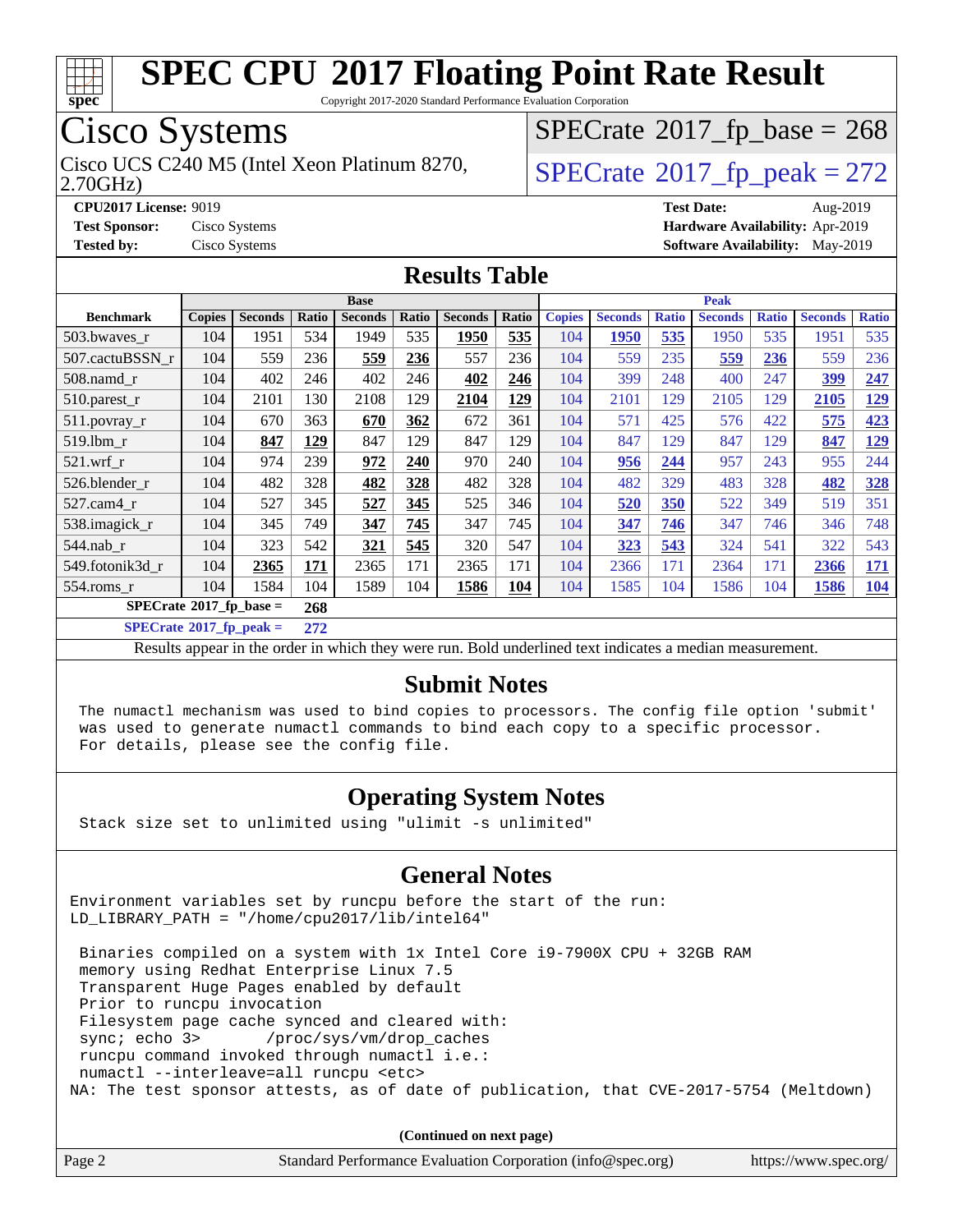

Copyright 2017-2020 Standard Performance Evaluation Corporation

## Cisco Systems

Cisco UCS C240 M5 (Intel Xeon Platinum 8270,<br>2.70GHz)

 $SPECTate$ <sup>®</sup>[2017\\_fp\\_base =](http://www.spec.org/auto/cpu2017/Docs/result-fields.html#SPECrate2017fpbase) 268

 $SPECTate<sup>®</sup>2017_fp_peak = 272$  $SPECTate<sup>®</sup>2017_fp_peak = 272$  $SPECTate<sup>®</sup>2017_fp_peak = 272$ 

**[Test Sponsor:](http://www.spec.org/auto/cpu2017/Docs/result-fields.html#TestSponsor)** Cisco Systems **[Hardware Availability:](http://www.spec.org/auto/cpu2017/Docs/result-fields.html#HardwareAvailability)** Apr-2019 **[Tested by:](http://www.spec.org/auto/cpu2017/Docs/result-fields.html#Testedby)** Cisco Systems **[Software Availability:](http://www.spec.org/auto/cpu2017/Docs/result-fields.html#SoftwareAvailability)** May-2019

**[CPU2017 License:](http://www.spec.org/auto/cpu2017/Docs/result-fields.html#CPU2017License)** 9019 **[Test Date:](http://www.spec.org/auto/cpu2017/Docs/result-fields.html#TestDate)** Aug-2019

#### **[General Notes \(Continued\)](http://www.spec.org/auto/cpu2017/Docs/result-fields.html#GeneralNotes)**

is mitigated in the system as tested and documented. Yes: The test sponsor attests, as of date of publication, that CVE-2017-5753 (Spectre variant 1) is mitigated in the system as tested and documented. Yes: The test sponsor attests, as of date of publication, that CVE-2017-5715 (Spectre variant 2) is mitigated in the system as tested and documented.

### **[Platform Notes](http://www.spec.org/auto/cpu2017/Docs/result-fields.html#PlatformNotes)**

Page 3 Standard Performance Evaluation Corporation [\(info@spec.org\)](mailto:info@spec.org) <https://www.spec.org/> BIOS Settings: Intel HyperThreading Technology set to Enabled SNC set to Enabled IMC Interleaving set to 1-way Interleave Patrol Scrub set to Disabled Sysinfo program /home/cpu2017/bin/sysinfo Rev: r5974 of 2018-05-19 9bcde8f2999c33d61f64985e45859ea9 running on linux-4vt5 Tue Aug 27 17:03:38 2019 SUT (System Under Test) info as seen by some common utilities. For more information on this section, see <https://www.spec.org/cpu2017/Docs/config.html#sysinfo> From /proc/cpuinfo model name : Intel(R) Xeon(R) Platinum 8270 CPU @ 2.70GHz 2 "physical id"s (chips) 104 "processors" cores, siblings (Caution: counting these is hw and system dependent. The following excerpts from /proc/cpuinfo might not be reliable. Use with caution.) cpu cores : 26 siblings : 52 physical 0: cores 0 1 2 3 4 5 6 8 9 10 11 12 13 16 17 18 19 20 21 22 24 25 26 27 28 29 physical 1: cores 0 1 2 3 4 5 6 8 9 10 11 12 13 16 17 18 19 20 21 22 24 25 26 27 28 29 From lscpu: Architecture: x86\_64 CPU op-mode(s): 32-bit, 64-bit Byte Order: Little Endian CPU(s): 104 On-line CPU(s) list: 0-103 Thread(s) per core: 2 Core(s) per socket: 26 Socket(s): 2 NUMA node(s): 4 Vendor ID: GenuineIntel CPU family: 6 **(Continued on next page)**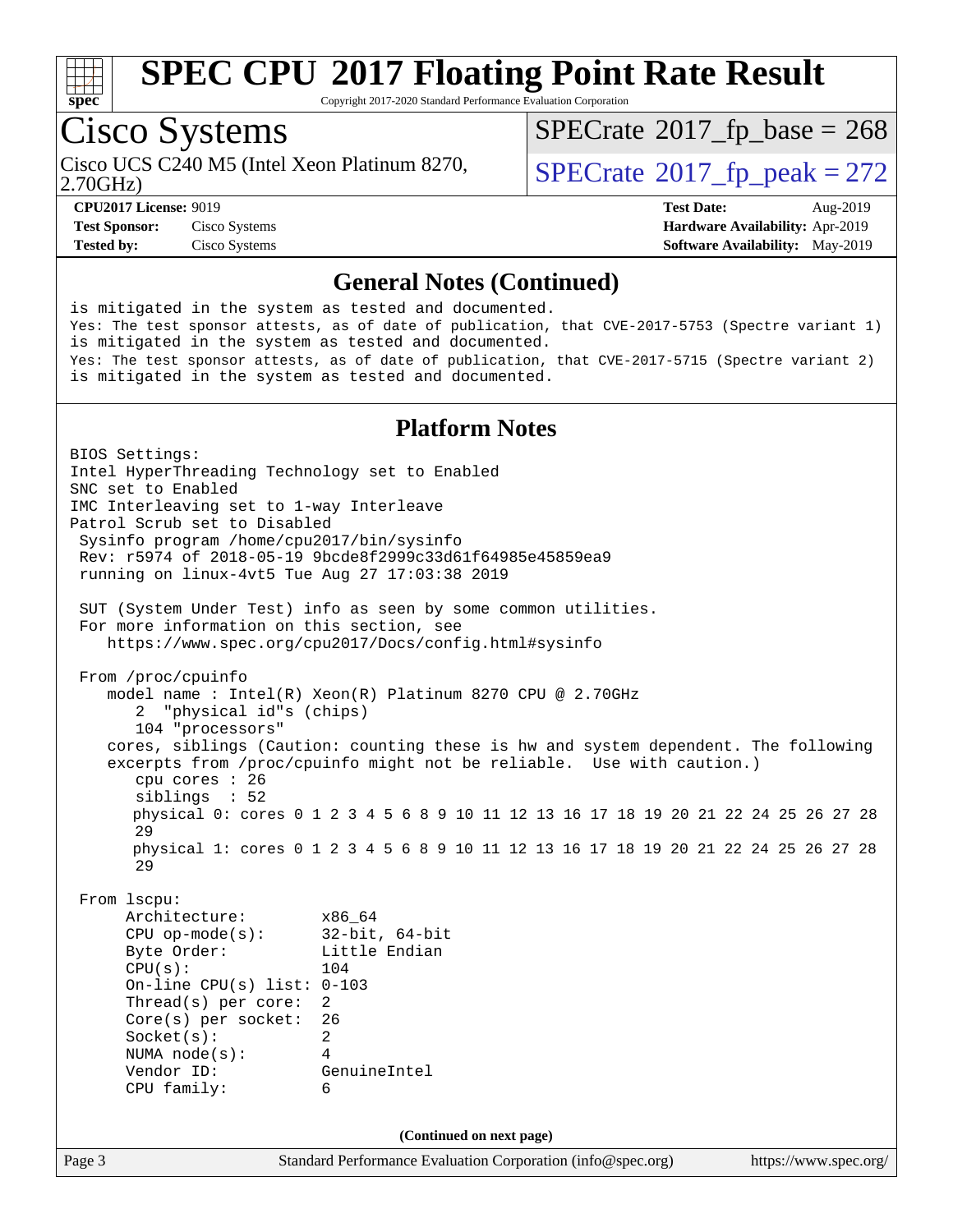

Copyright 2017-2020 Standard Performance Evaluation Corporation

Cisco Systems 2.70GHz) Cisco UCS C240 M5 (Intel Xeon Platinum 8270,  $SPECrate@2017_fp\_peak = 272$  $SPECrate@2017_fp\_peak = 272$ 

 $SPECTate$ <sup>®</sup>[2017\\_fp\\_base =](http://www.spec.org/auto/cpu2017/Docs/result-fields.html#SPECrate2017fpbase) 268

**[Test Sponsor:](http://www.spec.org/auto/cpu2017/Docs/result-fields.html#TestSponsor)** Cisco Systems **[Hardware Availability:](http://www.spec.org/auto/cpu2017/Docs/result-fields.html#HardwareAvailability)** Apr-2019 **[Tested by:](http://www.spec.org/auto/cpu2017/Docs/result-fields.html#Testedby)** Cisco Systems **[Software Availability:](http://www.spec.org/auto/cpu2017/Docs/result-fields.html#SoftwareAvailability)** May-2019

**[CPU2017 License:](http://www.spec.org/auto/cpu2017/Docs/result-fields.html#CPU2017License)** 9019 **[Test Date:](http://www.spec.org/auto/cpu2017/Docs/result-fields.html#TestDate)** Aug-2019

#### **[Platform Notes \(Continued\)](http://www.spec.org/auto/cpu2017/Docs/result-fields.html#PlatformNotes)**

| Model:                                                                             | 85                                                                                                                                                   |  |  |  |  |  |
|------------------------------------------------------------------------------------|------------------------------------------------------------------------------------------------------------------------------------------------------|--|--|--|--|--|
| Model name:                                                                        | $Intel(R)$ Xeon $(R)$ Platinum 8270 CPU @ 2.70GHz                                                                                                    |  |  |  |  |  |
| Stepping:                                                                          | 6                                                                                                                                                    |  |  |  |  |  |
| CPU MHz:                                                                           | 2700.000                                                                                                                                             |  |  |  |  |  |
| CPU max MHz:                                                                       | 4000.0000                                                                                                                                            |  |  |  |  |  |
| CPU min MHz:                                                                       | 1000.0000                                                                                                                                            |  |  |  |  |  |
| BogoMIPS:                                                                          | 5400.00                                                                                                                                              |  |  |  |  |  |
| Virtualization:                                                                    | $VT - x$                                                                                                                                             |  |  |  |  |  |
| L1d cache:                                                                         | 32K                                                                                                                                                  |  |  |  |  |  |
| Lli cache:                                                                         | 32K                                                                                                                                                  |  |  |  |  |  |
| $L2$ cache:                                                                        | 1024K                                                                                                                                                |  |  |  |  |  |
| L3 cache:                                                                          | 36608K                                                                                                                                               |  |  |  |  |  |
| NUMA node0 CPU(s):                                                                 | $0-3, 7-9, 13-15, 20-22, 52-55, 59-61, 65-67, 72-74$                                                                                                 |  |  |  |  |  |
| NUMA nodel CPU(s):                                                                 | $4-6$ , 10-12, 16-19, 23-25, 56-58, 62-64, 68-71, 75-77                                                                                              |  |  |  |  |  |
| NUMA $node2$ $CPU(s):$                                                             | $26 - 29, 33 - 35, 39 - 41, 46 - 48, 78 - 81, 85 - 87, 91 - 93, 98 - 100$                                                                            |  |  |  |  |  |
| NUMA $node3$ CPU $(s)$ :                                                           | 30-32, 36-38, 42-45, 49-51, 82-84, 88-90, 94-97, 101-103                                                                                             |  |  |  |  |  |
| Flags:                                                                             | fpu vme de pse tsc msr pae mce cx8 apic sep mtrr pge mca cmov<br>pat pse36 clflush dts acpi mmx fxsr sse sse2 ss ht tm pbe syscall nx pdpelgb rdtscp |  |  |  |  |  |
|                                                                                    | lm constant_tsc art arch_perfmon pebs bts rep_good nopl xtopology nonstop_tsc cpuid                                                                  |  |  |  |  |  |
|                                                                                    | aperfmperf tsc known freq pni pclmulqdq dtes64 monitor ds cpl vmx smx est tm2 ssse3                                                                  |  |  |  |  |  |
|                                                                                    | sdbg fma cx16 xtpr pdcm pcid dca sse4_1 sse4_2 x2apic movbe popcnt                                                                                   |  |  |  |  |  |
|                                                                                    | tsc_deadline_timer aes xsave avx f16c rdrand lahf_lm abm 3dnowprefetch cpuid_fault                                                                   |  |  |  |  |  |
|                                                                                    | epb cat_13 cdp_13 invpcid_single intel_ppin mba tpr_shadow vnmi flexpriority ept                                                                     |  |  |  |  |  |
|                                                                                    | vpid fsgsbase tsc_adjust bmil hle avx2 smep bmi2 erms invpcid rtm cqm mpx rdt_a                                                                      |  |  |  |  |  |
|                                                                                    | avx512f avx512dq rdseed adx smap clflushopt clwb intel_pt avx512cd avx512bw avx512vl                                                                 |  |  |  |  |  |
| xsaveopt xsavec xgetbvl xsaves cqm_llc cqm_occup_llc cqm_mbm_total cqm_mbm_local   |                                                                                                                                                      |  |  |  |  |  |
| ibpb ibrs stibp dtherm ida arat pln pts hwp hwp_act_window hwp_epp hwp_pkg_req pku |                                                                                                                                                      |  |  |  |  |  |
|                                                                                    | ospke avx512_vnni arch_capabilities ssbd                                                                                                             |  |  |  |  |  |
|                                                                                    |                                                                                                                                                      |  |  |  |  |  |
| /proc/cpuinfo cache data                                                           |                                                                                                                                                      |  |  |  |  |  |
| cache size : 36608 KB                                                              |                                                                                                                                                      |  |  |  |  |  |
|                                                                                    |                                                                                                                                                      |  |  |  |  |  |
|                                                                                    | From numactl --hardware WARNING: a numactl 'node' might or might not correspond to a                                                                 |  |  |  |  |  |
| physical chip.                                                                     |                                                                                                                                                      |  |  |  |  |  |
| $available: 4 nodes (0-3)$                                                         |                                                                                                                                                      |  |  |  |  |  |
|                                                                                    | node 0 cpus: 0 1 2 3 7 8 9 13 14 15 20 21 22 52 53 54 55 59 60 61 65 66 67 72 73 74                                                                  |  |  |  |  |  |
| node 0 size: 192100 MB                                                             |                                                                                                                                                      |  |  |  |  |  |
| node 0 free: 177901 MB                                                             |                                                                                                                                                      |  |  |  |  |  |
|                                                                                    | node 1 cpus: 4 5 6 10 11 12 16 17 18 19 23 24 25 56 57 58 62 63 64 68 69 70 71 75 76 77                                                              |  |  |  |  |  |
| node 1 size: 193525 MB                                                             |                                                                                                                                                      |  |  |  |  |  |
| node 1 free: 182828 MB                                                             |                                                                                                                                                      |  |  |  |  |  |
|                                                                                    | node 2 cpus: 26 27 28 29 33 34 35 39 40 41 46 47 48 78 79 80 81 85 86 87 91 92 93 98 99                                                              |  |  |  |  |  |
| 100                                                                                |                                                                                                                                                      |  |  |  |  |  |
| node 2 size: 193496 MB                                                             |                                                                                                                                                      |  |  |  |  |  |
| node 2 free: 182611 MB                                                             |                                                                                                                                                      |  |  |  |  |  |
|                                                                                    | node 3 cpus: 30 31 32 36 37 38 42 43 44 45 49 50 51 82 83 84 88 89 90 94 95 96 97 101                                                                |  |  |  |  |  |
| 102 103                                                                            |                                                                                                                                                      |  |  |  |  |  |
|                                                                                    |                                                                                                                                                      |  |  |  |  |  |
| (Continued on next page)                                                           |                                                                                                                                                      |  |  |  |  |  |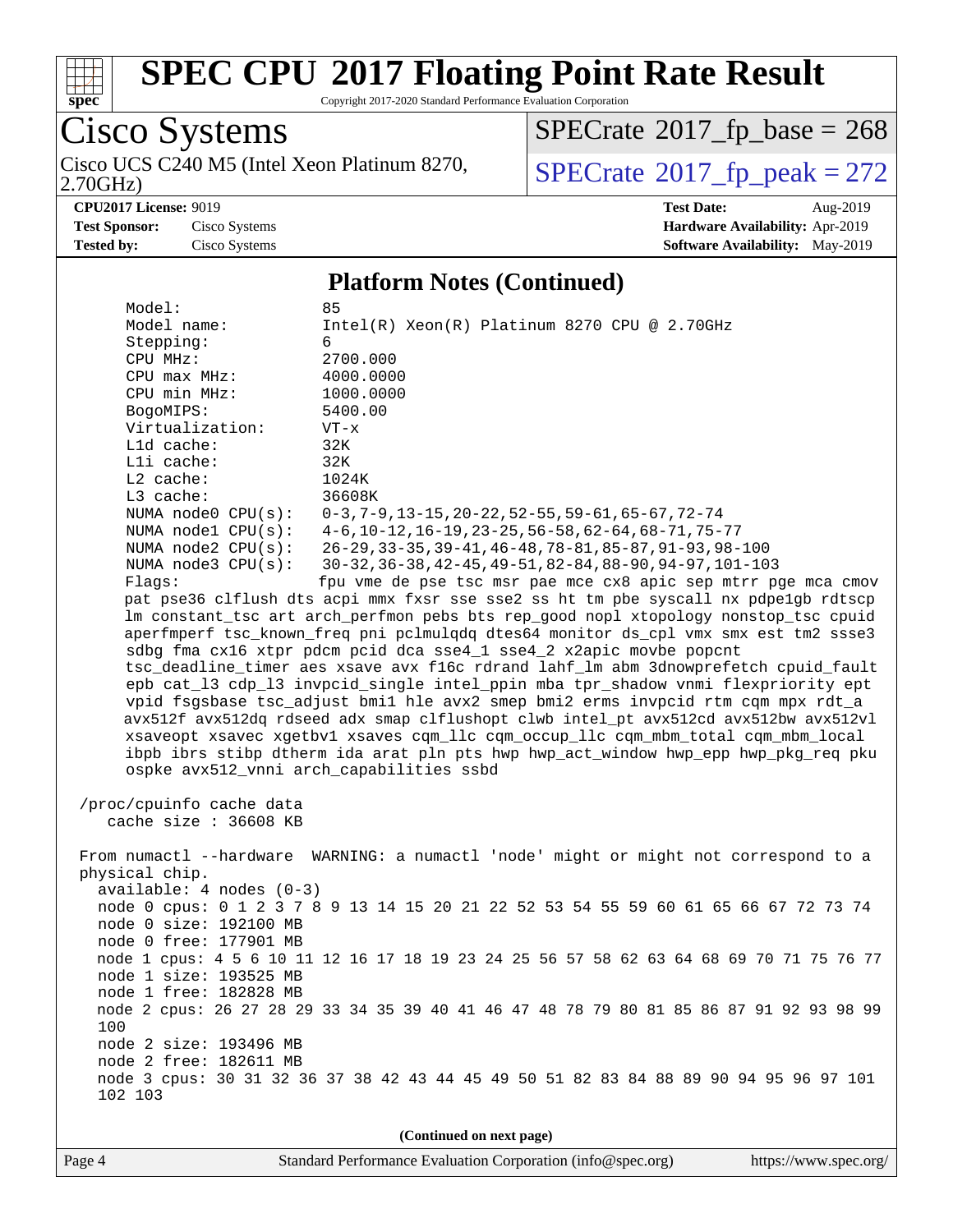

#### Copyright 2017-2020 Standard Performance Evaluation Corporation Cisco Systems 2.70GHz) Cisco UCS C240 M5 (Intel Xeon Platinum 8270,  $\vert$ [SPECrate](http://www.spec.org/auto/cpu2017/Docs/result-fields.html#SPECrate2017fppeak)®[2017\\_fp\\_peak = 2](http://www.spec.org/auto/cpu2017/Docs/result-fields.html#SPECrate2017fppeak)72  $SPECrate$ <sup>®</sup>[2017\\_fp\\_base =](http://www.spec.org/auto/cpu2017/Docs/result-fields.html#SPECrate2017fpbase) 268 **[CPU2017 License:](http://www.spec.org/auto/cpu2017/Docs/result-fields.html#CPU2017License)** 9019 **[Test Date:](http://www.spec.org/auto/cpu2017/Docs/result-fields.html#TestDate)** Aug-2019 **[Test Sponsor:](http://www.spec.org/auto/cpu2017/Docs/result-fields.html#TestSponsor)** Cisco Systems **[Hardware Availability:](http://www.spec.org/auto/cpu2017/Docs/result-fields.html#HardwareAvailability)** Apr-2019 **[Tested by:](http://www.spec.org/auto/cpu2017/Docs/result-fields.html#Testedby)** Cisco Systems **[Software Availability:](http://www.spec.org/auto/cpu2017/Docs/result-fields.html#SoftwareAvailability)** May-2019 **[Platform Notes \(Continued\)](http://www.spec.org/auto/cpu2017/Docs/result-fields.html#PlatformNotes)** node 3 size: 193523 MB node 3 free: 182826 MB node distances: node 0 1 2 3 0: 10 11 21 21 1: 11 10 21 21 2: 21 21 10 11 3: 21 21 11 10 From /proc/meminfo MemTotal: 791190136 kB HugePages Total: 0 Hugepagesize: 2048 kB From /etc/\*release\* /etc/\*version\* os-release: NAME="SLES" VERSION="15" VERSION\_ID="15" PRETTY\_NAME="SUSE Linux Enterprise Server 15" ID="sles" ID\_LIKE="suse" ANSI\_COLOR="0;32" CPE\_NAME="cpe:/o:suse:sles:15" uname -a: Linux linux-4vt5 4.12.14-23-default #1 SMP Tue May 29 21:04:44 UTC 2018 (cd0437b) x86\_64 x86\_64 x86\_64 GNU/Linux Kernel self-reported vulnerability status: CVE-2017-5754 (Meltdown): Not affected CVE-2017-5753 (Spectre variant 1): Mitigation: \_\_user pointer sanitization CVE-2017-5715 (Spectre variant 2): Mitigation: Indirect Branch Restricted Speculation, IBPB, IBRS\_FW run-level 3 Aug 27 08:35 SPEC is set to: /home/cpu2017 Filesystem Type Size Used Avail Use% Mounted on /dev/sda1 xfs 224G 62G 162G 28% /

 Additional information from dmidecode follows. WARNING: Use caution when you interpret this section. The 'dmidecode' program reads system data which is "intended to allow hardware to be accurately determined", but the intent may not be met, as there are frequent changes to hardware, firmware, and the "DMTF SMBIOS" standard. BIOS Cisco Systems, Inc. C240M5.4.0.4d.0.0506190827 05/06/2019

**(Continued on next page)**

| Page 5 | Standard Performance Evaluation Corporation (info@spec.org) | https://www.spec.org/ |
|--------|-------------------------------------------------------------|-----------------------|
|--------|-------------------------------------------------------------|-----------------------|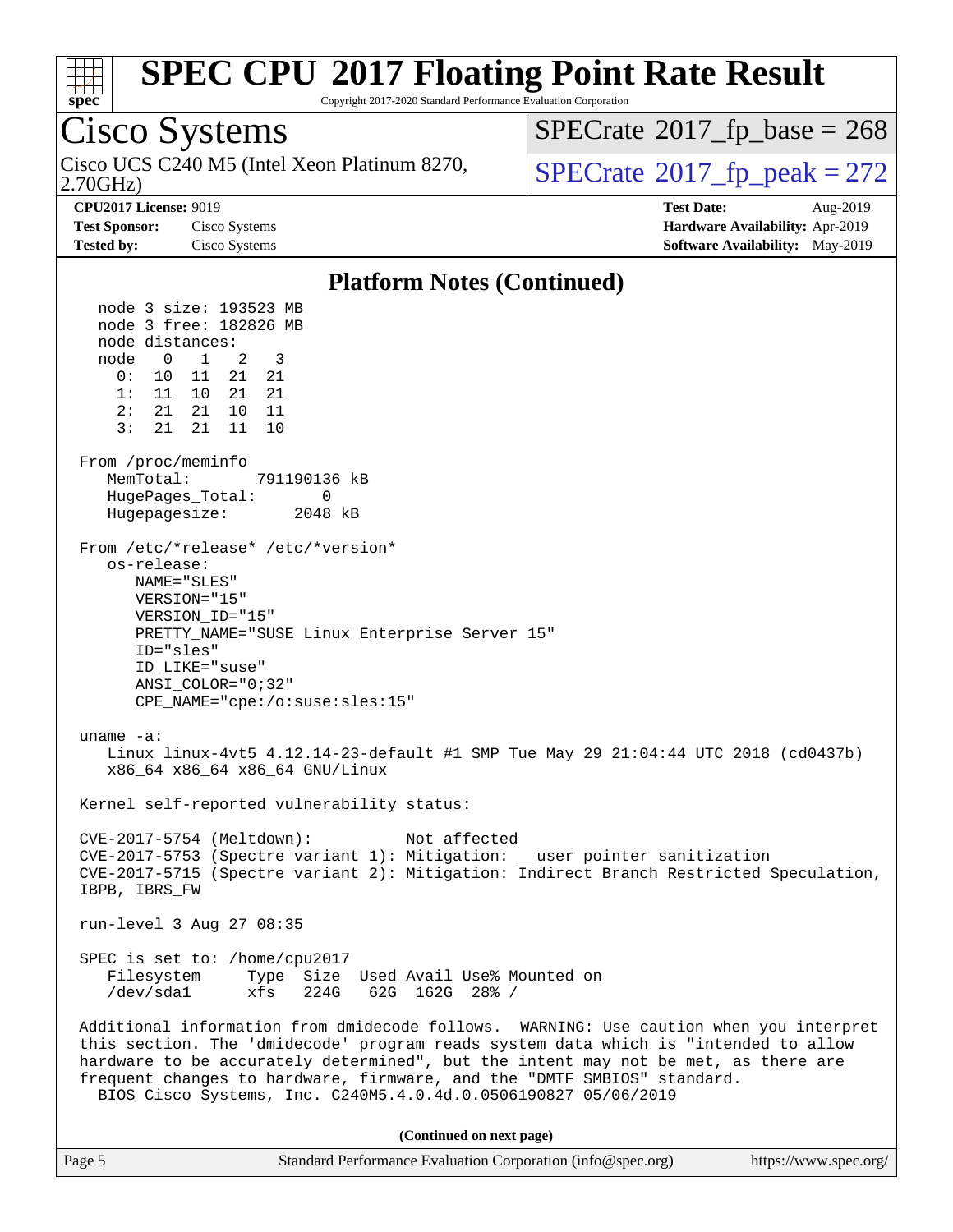

Copyright 2017-2020 Standard Performance Evaluation Corporation

### Cisco Systems

2.70GHz) Cisco UCS C240 M5 (Intel Xeon Platinum 8270,  $SPECrate@2017_fp\_peak = 272$  $SPECrate@2017_fp\_peak = 272$ 

 $SPECTate$ <sup>®</sup>[2017\\_fp\\_base =](http://www.spec.org/auto/cpu2017/Docs/result-fields.html#SPECrate2017fpbase) 268

**[Test Sponsor:](http://www.spec.org/auto/cpu2017/Docs/result-fields.html#TestSponsor)** Cisco Systems **[Hardware Availability:](http://www.spec.org/auto/cpu2017/Docs/result-fields.html#HardwareAvailability)** Apr-2019

**[CPU2017 License:](http://www.spec.org/auto/cpu2017/Docs/result-fields.html#CPU2017License)** 9019 **[Test Date:](http://www.spec.org/auto/cpu2017/Docs/result-fields.html#TestDate)** Aug-2019 **[Tested by:](http://www.spec.org/auto/cpu2017/Docs/result-fields.html#Testedby)** Cisco Systems **[Software Availability:](http://www.spec.org/auto/cpu2017/Docs/result-fields.html#SoftwareAvailability)** May-2019

#### **[Platform Notes \(Continued\)](http://www.spec.org/auto/cpu2017/Docs/result-fields.html#PlatformNotes)**

Memory:

24x 0xCE00 M393A4K40CB2-CVF 32 GB 2 rank 2933, configured at 2934

(End of data from sysinfo program)

#### **[Compiler Version Notes](http://www.spec.org/auto/cpu2017/Docs/result-fields.html#CompilerVersionNotes)**

| C     | 519.1bm_r(base, peak) 538.imagick_r(base, peak)<br>544.nab_r(base, peak)                                                                                                                                                                                                                              |
|-------|-------------------------------------------------------------------------------------------------------------------------------------------------------------------------------------------------------------------------------------------------------------------------------------------------------|
|       | Intel(R) C Intel(R) 64 Compiler for applications running on Intel(R) 64,<br>Version 19.0.4.227 Build 20190416<br>Copyright (C) 1985-2019 Intel Corporation. All rights reserved.                                                                                                                      |
|       |                                                                                                                                                                                                                                                                                                       |
| $C++$ | 508.namd_r(base, peak) 510.parest_r(base, peak)                                                                                                                                                                                                                                                       |
|       | -------------------------------                                                                                                                                                                                                                                                                       |
|       | Intel(R) $C++$ Intel(R) 64 Compiler for applications running on Intel(R) 64,<br>Version 19.0.4.227 Build 20190416<br>Copyright (C) 1985-2019 Intel Corporation. All rights reserved.                                                                                                                  |
|       |                                                                                                                                                                                                                                                                                                       |
|       |                                                                                                                                                                                                                                                                                                       |
|       | C++, C $ $ 511.povray_r(base, peak) 526.blender_r(base, peak)                                                                                                                                                                                                                                         |
|       | Intel(R) $C++$ Intel(R) 64 Compiler for applications running on Intel(R) 64,<br>Version 19.0.4.227 Build 20190416<br>Copyright (C) 1985-2019 Intel Corporation. All rights reserved.<br>Intel(R) C Intel(R) 64 Compiler for applications running on Intel(R) 64,<br>Version 19.0.4.227 Build 20190416 |
|       | Copyright (C) 1985-2019 Intel Corporation. All rights reserved.                                                                                                                                                                                                                                       |
|       |                                                                                                                                                                                                                                                                                                       |
|       | $C++$ , C, Fortran   507.cactuBSSN_r(base, peak)<br>__________________________________<br>--------------------------------                                                                                                                                                                            |
|       | Intel(R) $C++$ Intel(R) 64 Compiler for applications running on Intel(R) 64,<br>Version 19.0.4.227 Build 20190416                                                                                                                                                                                     |
|       | Copyright (C) 1985-2019 Intel Corporation. All rights reserved.<br>Intel(R) C Intel(R) 64 Compiler for applications running on Intel(R) 64,<br>Version 19.0.4.227 Build 20190416                                                                                                                      |
|       | Copyright (C) 1985-2019 Intel Corporation. All rights reserved.<br>$Intel(R)$ Fortran Intel(R) 64 Compiler for applications running on Intel(R)<br>64, Version 19.0.4.227 Build 20190416                                                                                                              |
|       | (Continued on next page)                                                                                                                                                                                                                                                                              |
|       |                                                                                                                                                                                                                                                                                                       |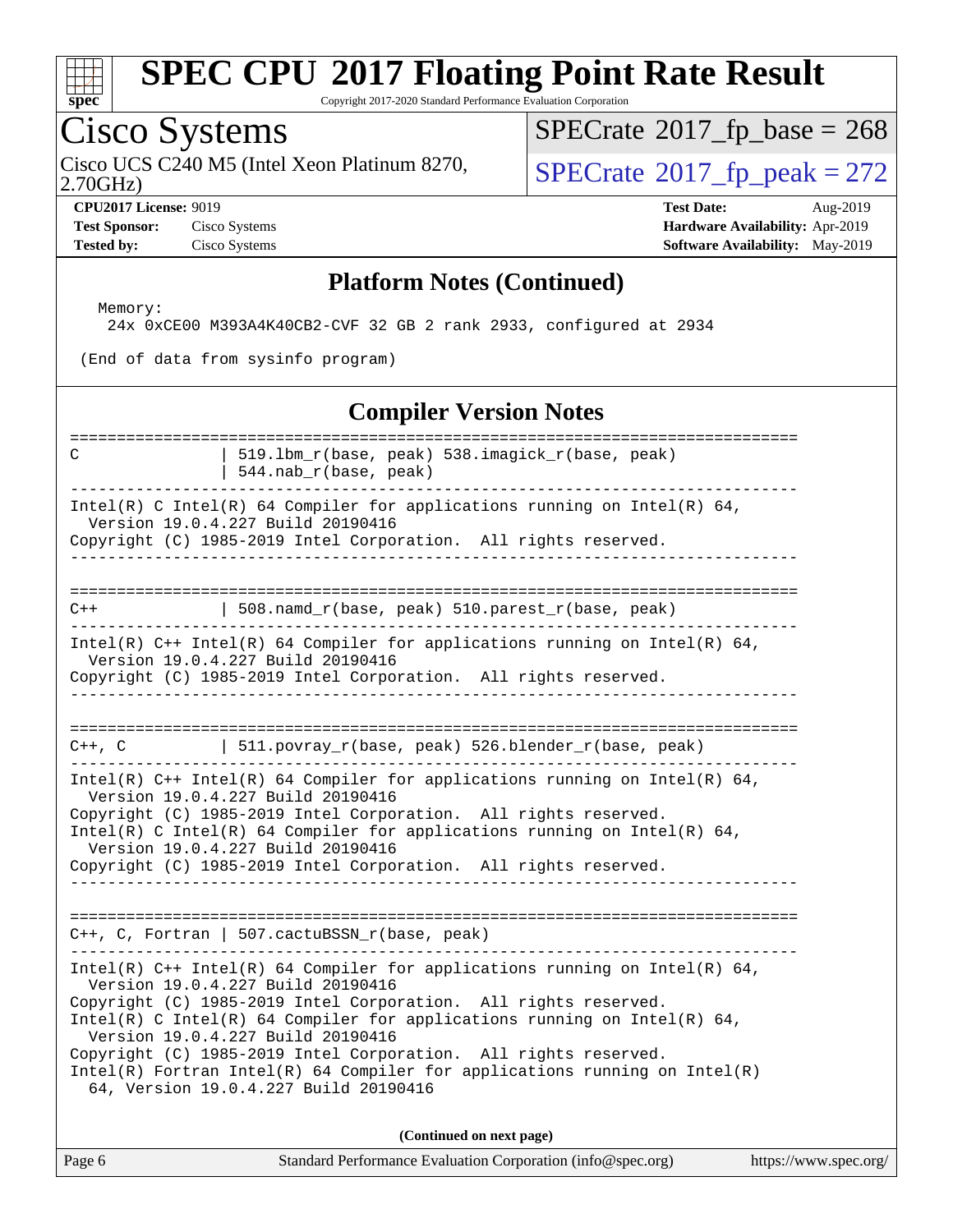

Copyright 2017-2020 Standard Performance Evaluation Corporation

## Cisco Systems

2.70GHz) Cisco UCS C240 M5 (Intel Xeon Platinum 8270,  $SPECrate@2017_fp\_peak = 272$  $SPECrate@2017_fp\_peak = 272$ 

 $SPECTate$ <sup>®</sup>[2017\\_fp\\_base =](http://www.spec.org/auto/cpu2017/Docs/result-fields.html#SPECrate2017fpbase) 268

**[Test Sponsor:](http://www.spec.org/auto/cpu2017/Docs/result-fields.html#TestSponsor)** Cisco Systems **[Hardware Availability:](http://www.spec.org/auto/cpu2017/Docs/result-fields.html#HardwareAvailability)** Apr-2019

**[CPU2017 License:](http://www.spec.org/auto/cpu2017/Docs/result-fields.html#CPU2017License)** 9019 **[Test Date:](http://www.spec.org/auto/cpu2017/Docs/result-fields.html#TestDate)** Aug-2019 **[Tested by:](http://www.spec.org/auto/cpu2017/Docs/result-fields.html#Testedby)** Cisco Systems **[Software Availability:](http://www.spec.org/auto/cpu2017/Docs/result-fields.html#SoftwareAvailability)** May-2019

#### **[Compiler Version Notes \(Continued\)](http://www.spec.org/auto/cpu2017/Docs/result-fields.html#CompilerVersionNotes)**

|                                                                                                                                                                                                                                                                                                                                                                            | Copyright (C) 1985-2019 Intel Corporation. All rights reserved.                                                                                                                                                                 |  |  |  |
|----------------------------------------------------------------------------------------------------------------------------------------------------------------------------------------------------------------------------------------------------------------------------------------------------------------------------------------------------------------------------|---------------------------------------------------------------------------------------------------------------------------------------------------------------------------------------------------------------------------------|--|--|--|
|                                                                                                                                                                                                                                                                                                                                                                            |                                                                                                                                                                                                                                 |  |  |  |
| Fortran                                                                                                                                                                                                                                                                                                                                                                    | 503.bwaves r(base, peak) 549.fotonik3d r(base, peak)<br>554. roms r(base, peak)                                                                                                                                                 |  |  |  |
|                                                                                                                                                                                                                                                                                                                                                                            | $Intel(R)$ Fortran Intel(R) 64 Compiler for applications running on Intel(R)<br>64, Version 19.0.4.227 Build 20190416<br>Copyright (C) 1985-2019 Intel Corporation. All rights reserved.<br>___________________________________ |  |  |  |
|                                                                                                                                                                                                                                                                                                                                                                            | Fortran, C   521.wrf_r(base, peak) 527.cam4_r(base, peak)                                                                                                                                                                       |  |  |  |
| Intel(R) Fortran Intel(R) 64 Compiler for applications running on Intel(R)<br>64, Version 19.0.4.227 Build 20190416<br>Copyright (C) 1985-2019 Intel Corporation. All rights reserved.<br>Intel(R) C Intel(R) 64 Compiler for applications running on Intel(R) 64,<br>Version 19.0.4.227 Build 20190416<br>Copyright (C) 1985-2019 Intel Corporation. All rights reserved. |                                                                                                                                                                                                                                 |  |  |  |

### **[Base Compiler Invocation](http://www.spec.org/auto/cpu2017/Docs/result-fields.html#BaseCompilerInvocation)**

[C benchmarks](http://www.spec.org/auto/cpu2017/Docs/result-fields.html#Cbenchmarks): [icc -m64 -std=c11](http://www.spec.org/cpu2017/results/res2019q3/cpu2017-20190903-17775.flags.html#user_CCbase_intel_icc_64bit_c11_33ee0cdaae7deeeab2a9725423ba97205ce30f63b9926c2519791662299b76a0318f32ddfffdc46587804de3178b4f9328c46fa7c2b0cd779d7a61945c91cd35)

[C++ benchmarks:](http://www.spec.org/auto/cpu2017/Docs/result-fields.html#CXXbenchmarks) [icpc -m64](http://www.spec.org/cpu2017/results/res2019q3/cpu2017-20190903-17775.flags.html#user_CXXbase_intel_icpc_64bit_4ecb2543ae3f1412ef961e0650ca070fec7b7afdcd6ed48761b84423119d1bf6bdf5cad15b44d48e7256388bc77273b966e5eb805aefd121eb22e9299b2ec9d9)

[Fortran benchmarks](http://www.spec.org/auto/cpu2017/Docs/result-fields.html#Fortranbenchmarks): [ifort -m64](http://www.spec.org/cpu2017/results/res2019q3/cpu2017-20190903-17775.flags.html#user_FCbase_intel_ifort_64bit_24f2bb282fbaeffd6157abe4f878425411749daecae9a33200eee2bee2fe76f3b89351d69a8130dd5949958ce389cf37ff59a95e7a40d588e8d3a57e0c3fd751)

[Benchmarks using both Fortran and C](http://www.spec.org/auto/cpu2017/Docs/result-fields.html#BenchmarksusingbothFortranandC): [ifort -m64](http://www.spec.org/cpu2017/results/res2019q3/cpu2017-20190903-17775.flags.html#user_CC_FCbase_intel_ifort_64bit_24f2bb282fbaeffd6157abe4f878425411749daecae9a33200eee2bee2fe76f3b89351d69a8130dd5949958ce389cf37ff59a95e7a40d588e8d3a57e0c3fd751) [icc -m64 -std=c11](http://www.spec.org/cpu2017/results/res2019q3/cpu2017-20190903-17775.flags.html#user_CC_FCbase_intel_icc_64bit_c11_33ee0cdaae7deeeab2a9725423ba97205ce30f63b9926c2519791662299b76a0318f32ddfffdc46587804de3178b4f9328c46fa7c2b0cd779d7a61945c91cd35)

[Benchmarks using both C and C++](http://www.spec.org/auto/cpu2017/Docs/result-fields.html#BenchmarksusingbothCandCXX): [icpc -m64](http://www.spec.org/cpu2017/results/res2019q3/cpu2017-20190903-17775.flags.html#user_CC_CXXbase_intel_icpc_64bit_4ecb2543ae3f1412ef961e0650ca070fec7b7afdcd6ed48761b84423119d1bf6bdf5cad15b44d48e7256388bc77273b966e5eb805aefd121eb22e9299b2ec9d9) [icc -m64 -std=c11](http://www.spec.org/cpu2017/results/res2019q3/cpu2017-20190903-17775.flags.html#user_CC_CXXbase_intel_icc_64bit_c11_33ee0cdaae7deeeab2a9725423ba97205ce30f63b9926c2519791662299b76a0318f32ddfffdc46587804de3178b4f9328c46fa7c2b0cd779d7a61945c91cd35)

[Benchmarks using Fortran, C, and C++:](http://www.spec.org/auto/cpu2017/Docs/result-fields.html#BenchmarksusingFortranCandCXX) [icpc -m64](http://www.spec.org/cpu2017/results/res2019q3/cpu2017-20190903-17775.flags.html#user_CC_CXX_FCbase_intel_icpc_64bit_4ecb2543ae3f1412ef961e0650ca070fec7b7afdcd6ed48761b84423119d1bf6bdf5cad15b44d48e7256388bc77273b966e5eb805aefd121eb22e9299b2ec9d9) [icc -m64 -std=c11](http://www.spec.org/cpu2017/results/res2019q3/cpu2017-20190903-17775.flags.html#user_CC_CXX_FCbase_intel_icc_64bit_c11_33ee0cdaae7deeeab2a9725423ba97205ce30f63b9926c2519791662299b76a0318f32ddfffdc46587804de3178b4f9328c46fa7c2b0cd779d7a61945c91cd35) [ifort -m64](http://www.spec.org/cpu2017/results/res2019q3/cpu2017-20190903-17775.flags.html#user_CC_CXX_FCbase_intel_ifort_64bit_24f2bb282fbaeffd6157abe4f878425411749daecae9a33200eee2bee2fe76f3b89351d69a8130dd5949958ce389cf37ff59a95e7a40d588e8d3a57e0c3fd751)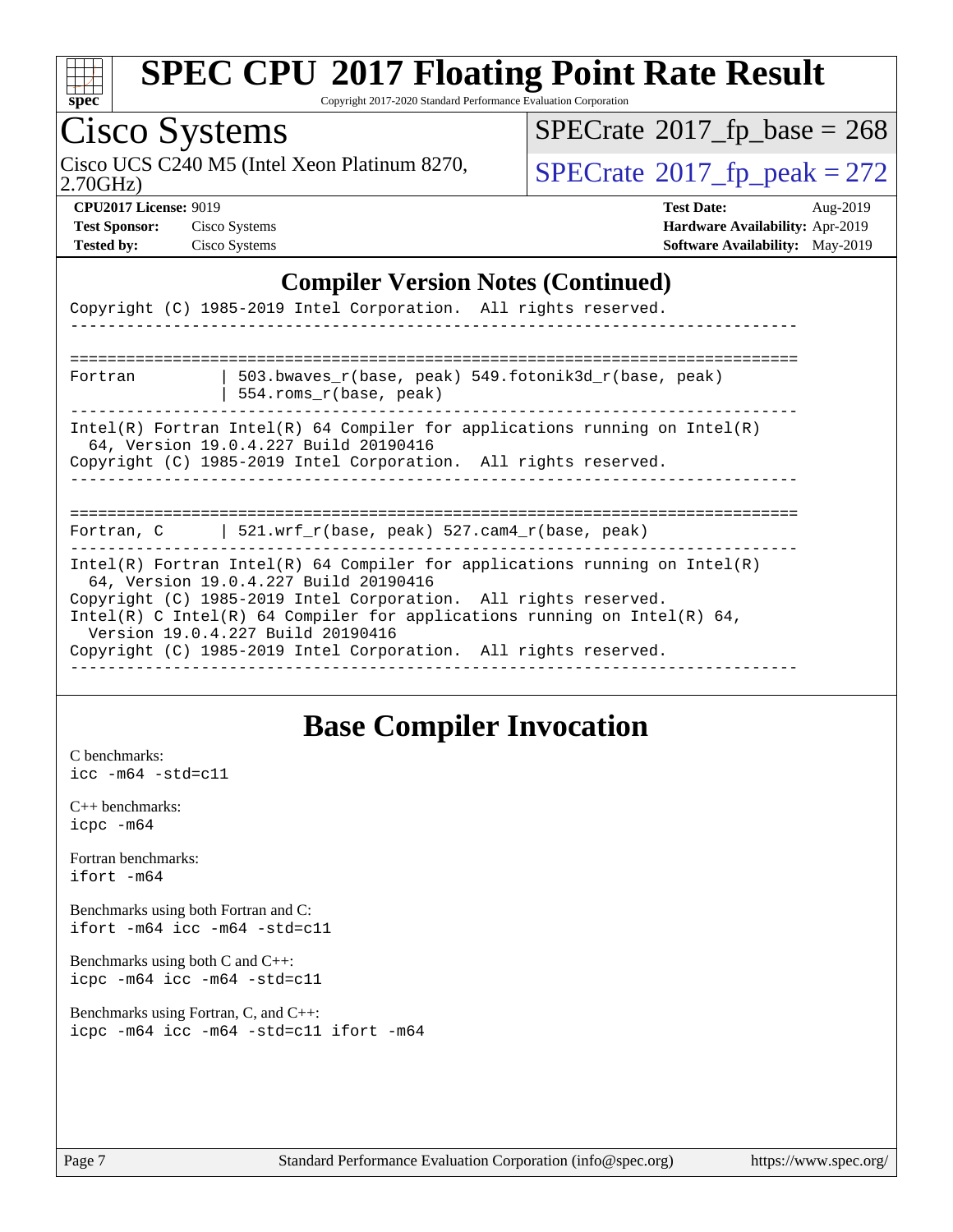

Copyright 2017-2020 Standard Performance Evaluation Corporation

## Cisco Systems

2.70GHz) Cisco UCS C240 M5 (Intel Xeon Platinum 8270,  $\vert$ [SPECrate](http://www.spec.org/auto/cpu2017/Docs/result-fields.html#SPECrate2017fppeak)®[2017\\_fp\\_peak = 2](http://www.spec.org/auto/cpu2017/Docs/result-fields.html#SPECrate2017fppeak)72

 $SPECTate$ <sup>®</sup>[2017\\_fp\\_base =](http://www.spec.org/auto/cpu2017/Docs/result-fields.html#SPECrate2017fpbase) 268

**[CPU2017 License:](http://www.spec.org/auto/cpu2017/Docs/result-fields.html#CPU2017License)** 9019 **[Test Date:](http://www.spec.org/auto/cpu2017/Docs/result-fields.html#TestDate)** Aug-2019 **[Test Sponsor:](http://www.spec.org/auto/cpu2017/Docs/result-fields.html#TestSponsor)** Cisco Systems **[Hardware Availability:](http://www.spec.org/auto/cpu2017/Docs/result-fields.html#HardwareAvailability)** Apr-2019 **[Tested by:](http://www.spec.org/auto/cpu2017/Docs/result-fields.html#Testedby)** Cisco Systems **[Software Availability:](http://www.spec.org/auto/cpu2017/Docs/result-fields.html#SoftwareAvailability)** May-2019

### **[Base Portability Flags](http://www.spec.org/auto/cpu2017/Docs/result-fields.html#BasePortabilityFlags)**

 503.bwaves\_r: [-DSPEC\\_LP64](http://www.spec.org/cpu2017/results/res2019q3/cpu2017-20190903-17775.flags.html#suite_basePORTABILITY503_bwaves_r_DSPEC_LP64) 507.cactuBSSN\_r: [-DSPEC\\_LP64](http://www.spec.org/cpu2017/results/res2019q3/cpu2017-20190903-17775.flags.html#suite_basePORTABILITY507_cactuBSSN_r_DSPEC_LP64) 508.namd\_r: [-DSPEC\\_LP64](http://www.spec.org/cpu2017/results/res2019q3/cpu2017-20190903-17775.flags.html#suite_basePORTABILITY508_namd_r_DSPEC_LP64) 510.parest\_r: [-DSPEC\\_LP64](http://www.spec.org/cpu2017/results/res2019q3/cpu2017-20190903-17775.flags.html#suite_basePORTABILITY510_parest_r_DSPEC_LP64) 511.povray\_r: [-DSPEC\\_LP64](http://www.spec.org/cpu2017/results/res2019q3/cpu2017-20190903-17775.flags.html#suite_basePORTABILITY511_povray_r_DSPEC_LP64) 519.lbm\_r: [-DSPEC\\_LP64](http://www.spec.org/cpu2017/results/res2019q3/cpu2017-20190903-17775.flags.html#suite_basePORTABILITY519_lbm_r_DSPEC_LP64) 521.wrf\_r: [-DSPEC\\_LP64](http://www.spec.org/cpu2017/results/res2019q3/cpu2017-20190903-17775.flags.html#suite_basePORTABILITY521_wrf_r_DSPEC_LP64) [-DSPEC\\_CASE\\_FLAG](http://www.spec.org/cpu2017/results/res2019q3/cpu2017-20190903-17775.flags.html#b521.wrf_r_baseCPORTABILITY_DSPEC_CASE_FLAG) [-convert big\\_endian](http://www.spec.org/cpu2017/results/res2019q3/cpu2017-20190903-17775.flags.html#user_baseFPORTABILITY521_wrf_r_convert_big_endian_c3194028bc08c63ac5d04de18c48ce6d347e4e562e8892b8bdbdc0214820426deb8554edfa529a3fb25a586e65a3d812c835984020483e7e73212c4d31a38223) 526.blender\_r: [-DSPEC\\_LP64](http://www.spec.org/cpu2017/results/res2019q3/cpu2017-20190903-17775.flags.html#suite_basePORTABILITY526_blender_r_DSPEC_LP64) [-DSPEC\\_LINUX](http://www.spec.org/cpu2017/results/res2019q3/cpu2017-20190903-17775.flags.html#b526.blender_r_baseCPORTABILITY_DSPEC_LINUX) [-funsigned-char](http://www.spec.org/cpu2017/results/res2019q3/cpu2017-20190903-17775.flags.html#user_baseCPORTABILITY526_blender_r_force_uchar_40c60f00ab013830e2dd6774aeded3ff59883ba5a1fc5fc14077f794d777847726e2a5858cbc7672e36e1b067e7e5c1d9a74f7176df07886a243d7cc18edfe67) 527.cam4\_r: [-DSPEC\\_LP64](http://www.spec.org/cpu2017/results/res2019q3/cpu2017-20190903-17775.flags.html#suite_basePORTABILITY527_cam4_r_DSPEC_LP64) [-DSPEC\\_CASE\\_FLAG](http://www.spec.org/cpu2017/results/res2019q3/cpu2017-20190903-17775.flags.html#b527.cam4_r_baseCPORTABILITY_DSPEC_CASE_FLAG) 538.imagick\_r: [-DSPEC\\_LP64](http://www.spec.org/cpu2017/results/res2019q3/cpu2017-20190903-17775.flags.html#suite_basePORTABILITY538_imagick_r_DSPEC_LP64) 544.nab\_r: [-DSPEC\\_LP64](http://www.spec.org/cpu2017/results/res2019q3/cpu2017-20190903-17775.flags.html#suite_basePORTABILITY544_nab_r_DSPEC_LP64) 549.fotonik3d\_r: [-DSPEC\\_LP64](http://www.spec.org/cpu2017/results/res2019q3/cpu2017-20190903-17775.flags.html#suite_basePORTABILITY549_fotonik3d_r_DSPEC_LP64) 554.roms\_r: [-DSPEC\\_LP64](http://www.spec.org/cpu2017/results/res2019q3/cpu2017-20190903-17775.flags.html#suite_basePORTABILITY554_roms_r_DSPEC_LP64)

**[Base Optimization Flags](http://www.spec.org/auto/cpu2017/Docs/result-fields.html#BaseOptimizationFlags)**

#### [C benchmarks](http://www.spec.org/auto/cpu2017/Docs/result-fields.html#Cbenchmarks):

[-xCORE-AVX512](http://www.spec.org/cpu2017/results/res2019q3/cpu2017-20190903-17775.flags.html#user_CCbase_f-xCORE-AVX512) [-ipo](http://www.spec.org/cpu2017/results/res2019q3/cpu2017-20190903-17775.flags.html#user_CCbase_f-ipo) [-O3](http://www.spec.org/cpu2017/results/res2019q3/cpu2017-20190903-17775.flags.html#user_CCbase_f-O3) [-no-prec-div](http://www.spec.org/cpu2017/results/res2019q3/cpu2017-20190903-17775.flags.html#user_CCbase_f-no-prec-div) [-qopt-prefetch](http://www.spec.org/cpu2017/results/res2019q3/cpu2017-20190903-17775.flags.html#user_CCbase_f-qopt-prefetch) [-ffinite-math-only](http://www.spec.org/cpu2017/results/res2019q3/cpu2017-20190903-17775.flags.html#user_CCbase_f_finite_math_only_cb91587bd2077682c4b38af759c288ed7c732db004271a9512da14a4f8007909a5f1427ecbf1a0fb78ff2a814402c6114ac565ca162485bbcae155b5e4258871) [-qopt-mem-layout-trans=4](http://www.spec.org/cpu2017/results/res2019q3/cpu2017-20190903-17775.flags.html#user_CCbase_f-qopt-mem-layout-trans_fa39e755916c150a61361b7846f310bcdf6f04e385ef281cadf3647acec3f0ae266d1a1d22d972a7087a248fd4e6ca390a3634700869573d231a252c784941a8)

#### [C++ benchmarks:](http://www.spec.org/auto/cpu2017/Docs/result-fields.html#CXXbenchmarks)

[-xCORE-AVX512](http://www.spec.org/cpu2017/results/res2019q3/cpu2017-20190903-17775.flags.html#user_CXXbase_f-xCORE-AVX512) [-ipo](http://www.spec.org/cpu2017/results/res2019q3/cpu2017-20190903-17775.flags.html#user_CXXbase_f-ipo) [-O3](http://www.spec.org/cpu2017/results/res2019q3/cpu2017-20190903-17775.flags.html#user_CXXbase_f-O3) [-no-prec-div](http://www.spec.org/cpu2017/results/res2019q3/cpu2017-20190903-17775.flags.html#user_CXXbase_f-no-prec-div) [-qopt-prefetch](http://www.spec.org/cpu2017/results/res2019q3/cpu2017-20190903-17775.flags.html#user_CXXbase_f-qopt-prefetch) [-ffinite-math-only](http://www.spec.org/cpu2017/results/res2019q3/cpu2017-20190903-17775.flags.html#user_CXXbase_f_finite_math_only_cb91587bd2077682c4b38af759c288ed7c732db004271a9512da14a4f8007909a5f1427ecbf1a0fb78ff2a814402c6114ac565ca162485bbcae155b5e4258871) [-qopt-mem-layout-trans=4](http://www.spec.org/cpu2017/results/res2019q3/cpu2017-20190903-17775.flags.html#user_CXXbase_f-qopt-mem-layout-trans_fa39e755916c150a61361b7846f310bcdf6f04e385ef281cadf3647acec3f0ae266d1a1d22d972a7087a248fd4e6ca390a3634700869573d231a252c784941a8)

#### [Fortran benchmarks](http://www.spec.org/auto/cpu2017/Docs/result-fields.html#Fortranbenchmarks):

```
-xCORE-AVX512 -ipo -O3 -no-prec-div -qopt-prefetch
-ffinite-math-only -qopt-mem-layout-trans=4 -auto
-nostandard-realloc-lhs -align array32byte
```
[Benchmarks using both Fortran and C](http://www.spec.org/auto/cpu2017/Docs/result-fields.html#BenchmarksusingbothFortranandC):

```
-xCORE-AVX512 -ipo -O3 -no-prec-div -qopt-prefetch
-ffinite-math-only -qopt-mem-layout-trans=4 -auto
-nostandard-realloc-lhs -align array32byte
```
#### [Benchmarks using both C and C++](http://www.spec.org/auto/cpu2017/Docs/result-fields.html#BenchmarksusingbothCandCXX):

```
-xCORE-AVX512 -ipo -O3 -no-prec-div -qopt-prefetch
-ffinite-math-only -qopt-mem-layout-trans=4
```
[Benchmarks using Fortran, C, and C++:](http://www.spec.org/auto/cpu2017/Docs/result-fields.html#BenchmarksusingFortranCandCXX)

```
-xCORE-AVX512 -ipo -O3 -no-prec-div -qopt-prefetch
-ffinite-math-only -qopt-mem-layout-trans=4 -auto
-nostandard-realloc-lhs -align array32byte
```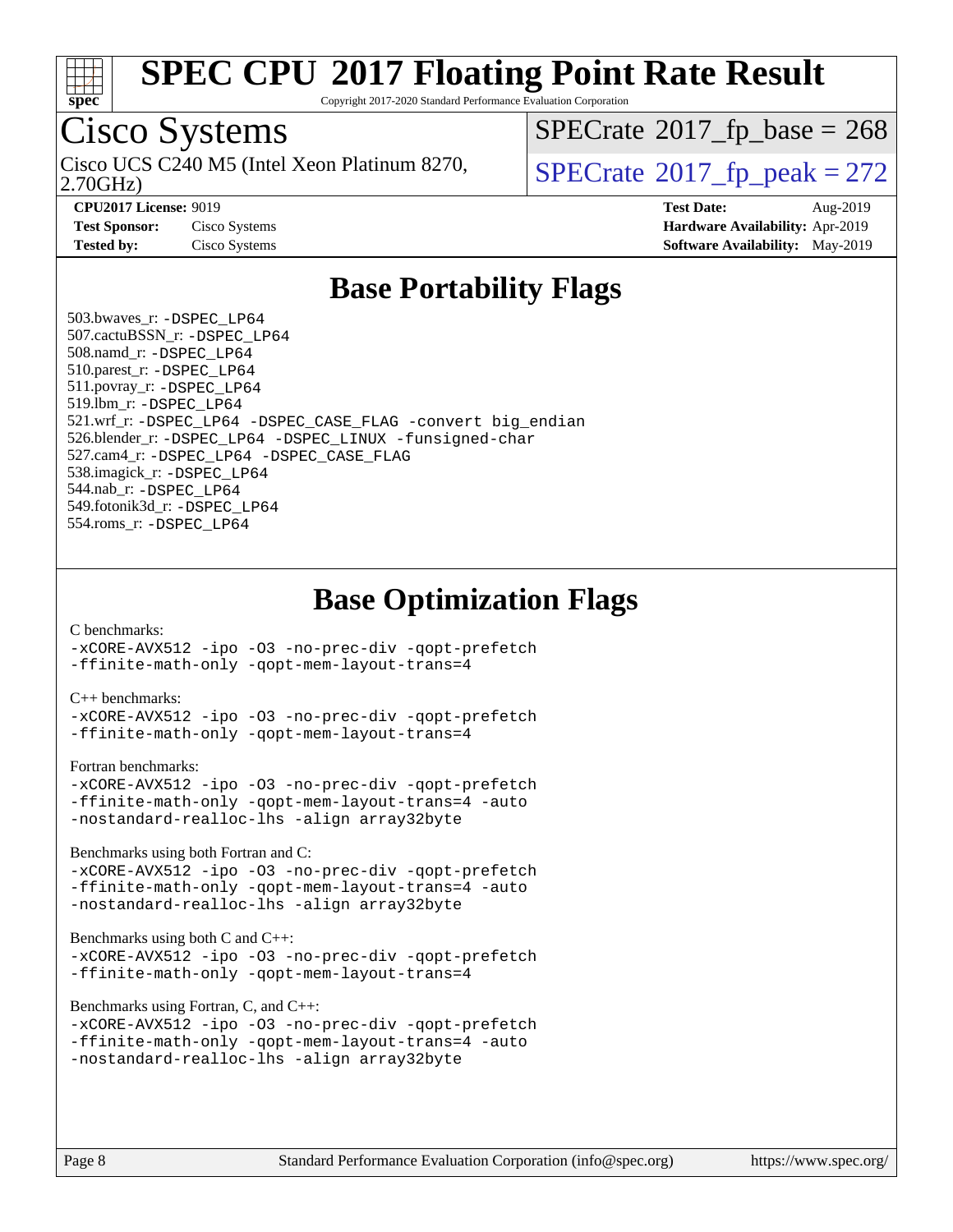

Copyright 2017-2020 Standard Performance Evaluation Corporation

### Cisco Systems

2.70GHz) Cisco UCS C240 M5 (Intel Xeon Platinum 8270,  $\vert$ [SPECrate](http://www.spec.org/auto/cpu2017/Docs/result-fields.html#SPECrate2017fppeak)®[2017\\_fp\\_peak = 2](http://www.spec.org/auto/cpu2017/Docs/result-fields.html#SPECrate2017fppeak)72

 $SPECTate$ <sup>®</sup>[2017\\_fp\\_base =](http://www.spec.org/auto/cpu2017/Docs/result-fields.html#SPECrate2017fpbase) 268

**[CPU2017 License:](http://www.spec.org/auto/cpu2017/Docs/result-fields.html#CPU2017License)** 9019 **[Test Date:](http://www.spec.org/auto/cpu2017/Docs/result-fields.html#TestDate)** Aug-2019 **[Test Sponsor:](http://www.spec.org/auto/cpu2017/Docs/result-fields.html#TestSponsor)** Cisco Systems **[Hardware Availability:](http://www.spec.org/auto/cpu2017/Docs/result-fields.html#HardwareAvailability)** Apr-2019 **[Tested by:](http://www.spec.org/auto/cpu2017/Docs/result-fields.html#Testedby)** Cisco Systems **[Software Availability:](http://www.spec.org/auto/cpu2017/Docs/result-fields.html#SoftwareAvailability)** May-2019

### **[Peak Compiler Invocation](http://www.spec.org/auto/cpu2017/Docs/result-fields.html#PeakCompilerInvocation)**

[C benchmarks](http://www.spec.org/auto/cpu2017/Docs/result-fields.html#Cbenchmarks): [icc -m64 -std=c11](http://www.spec.org/cpu2017/results/res2019q3/cpu2017-20190903-17775.flags.html#user_CCpeak_intel_icc_64bit_c11_33ee0cdaae7deeeab2a9725423ba97205ce30f63b9926c2519791662299b76a0318f32ddfffdc46587804de3178b4f9328c46fa7c2b0cd779d7a61945c91cd35)

[C++ benchmarks:](http://www.spec.org/auto/cpu2017/Docs/result-fields.html#CXXbenchmarks) [icpc -m64](http://www.spec.org/cpu2017/results/res2019q3/cpu2017-20190903-17775.flags.html#user_CXXpeak_intel_icpc_64bit_4ecb2543ae3f1412ef961e0650ca070fec7b7afdcd6ed48761b84423119d1bf6bdf5cad15b44d48e7256388bc77273b966e5eb805aefd121eb22e9299b2ec9d9)

[Fortran benchmarks](http://www.spec.org/auto/cpu2017/Docs/result-fields.html#Fortranbenchmarks): [ifort -m64](http://www.spec.org/cpu2017/results/res2019q3/cpu2017-20190903-17775.flags.html#user_FCpeak_intel_ifort_64bit_24f2bb282fbaeffd6157abe4f878425411749daecae9a33200eee2bee2fe76f3b89351d69a8130dd5949958ce389cf37ff59a95e7a40d588e8d3a57e0c3fd751)

[Benchmarks using both Fortran and C](http://www.spec.org/auto/cpu2017/Docs/result-fields.html#BenchmarksusingbothFortranandC): [ifort -m64](http://www.spec.org/cpu2017/results/res2019q3/cpu2017-20190903-17775.flags.html#user_CC_FCpeak_intel_ifort_64bit_24f2bb282fbaeffd6157abe4f878425411749daecae9a33200eee2bee2fe76f3b89351d69a8130dd5949958ce389cf37ff59a95e7a40d588e8d3a57e0c3fd751) [icc -m64 -std=c11](http://www.spec.org/cpu2017/results/res2019q3/cpu2017-20190903-17775.flags.html#user_CC_FCpeak_intel_icc_64bit_c11_33ee0cdaae7deeeab2a9725423ba97205ce30f63b9926c2519791662299b76a0318f32ddfffdc46587804de3178b4f9328c46fa7c2b0cd779d7a61945c91cd35)

[Benchmarks using both C and C++:](http://www.spec.org/auto/cpu2017/Docs/result-fields.html#BenchmarksusingbothCandCXX) [icpc -m64](http://www.spec.org/cpu2017/results/res2019q3/cpu2017-20190903-17775.flags.html#user_CC_CXXpeak_intel_icpc_64bit_4ecb2543ae3f1412ef961e0650ca070fec7b7afdcd6ed48761b84423119d1bf6bdf5cad15b44d48e7256388bc77273b966e5eb805aefd121eb22e9299b2ec9d9) [icc -m64 -std=c11](http://www.spec.org/cpu2017/results/res2019q3/cpu2017-20190903-17775.flags.html#user_CC_CXXpeak_intel_icc_64bit_c11_33ee0cdaae7deeeab2a9725423ba97205ce30f63b9926c2519791662299b76a0318f32ddfffdc46587804de3178b4f9328c46fa7c2b0cd779d7a61945c91cd35)

[Benchmarks using Fortran, C, and C++:](http://www.spec.org/auto/cpu2017/Docs/result-fields.html#BenchmarksusingFortranCandCXX) [icpc -m64](http://www.spec.org/cpu2017/results/res2019q3/cpu2017-20190903-17775.flags.html#user_CC_CXX_FCpeak_intel_icpc_64bit_4ecb2543ae3f1412ef961e0650ca070fec7b7afdcd6ed48761b84423119d1bf6bdf5cad15b44d48e7256388bc77273b966e5eb805aefd121eb22e9299b2ec9d9) [icc -m64 -std=c11](http://www.spec.org/cpu2017/results/res2019q3/cpu2017-20190903-17775.flags.html#user_CC_CXX_FCpeak_intel_icc_64bit_c11_33ee0cdaae7deeeab2a9725423ba97205ce30f63b9926c2519791662299b76a0318f32ddfffdc46587804de3178b4f9328c46fa7c2b0cd779d7a61945c91cd35) [ifort -m64](http://www.spec.org/cpu2017/results/res2019q3/cpu2017-20190903-17775.flags.html#user_CC_CXX_FCpeak_intel_ifort_64bit_24f2bb282fbaeffd6157abe4f878425411749daecae9a33200eee2bee2fe76f3b89351d69a8130dd5949958ce389cf37ff59a95e7a40d588e8d3a57e0c3fd751)

**[Peak Portability Flags](http://www.spec.org/auto/cpu2017/Docs/result-fields.html#PeakPortabilityFlags)**

Same as Base Portability Flags

### **[Peak Optimization Flags](http://www.spec.org/auto/cpu2017/Docs/result-fields.html#PeakOptimizationFlags)**

[C benchmarks](http://www.spec.org/auto/cpu2017/Docs/result-fields.html#Cbenchmarks):

 519.lbm\_r: [-prof-gen](http://www.spec.org/cpu2017/results/res2019q3/cpu2017-20190903-17775.flags.html#user_peakPASS1_CFLAGSPASS1_LDFLAGS519_lbm_r_prof_gen_5aa4926d6013ddb2a31985c654b3eb18169fc0c6952a63635c234f711e6e63dd76e94ad52365559451ec499a2cdb89e4dc58ba4c67ef54ca681ffbe1461d6b36)(pass 1) [-prof-use](http://www.spec.org/cpu2017/results/res2019q3/cpu2017-20190903-17775.flags.html#user_peakPASS2_CFLAGSPASS2_LDFLAGS519_lbm_r_prof_use_1a21ceae95f36a2b53c25747139a6c16ca95bd9def2a207b4f0849963b97e94f5260e30a0c64f4bb623698870e679ca08317ef8150905d41bd88c6f78df73f19)(pass 2) [-ipo](http://www.spec.org/cpu2017/results/res2019q3/cpu2017-20190903-17775.flags.html#user_peakPASS1_COPTIMIZEPASS2_COPTIMIZE519_lbm_r_f-ipo) [-xCORE-AVX512](http://www.spec.org/cpu2017/results/res2019q3/cpu2017-20190903-17775.flags.html#user_peakPASS2_COPTIMIZE519_lbm_r_f-xCORE-AVX512) [-O3](http://www.spec.org/cpu2017/results/res2019q3/cpu2017-20190903-17775.flags.html#user_peakPASS1_COPTIMIZEPASS2_COPTIMIZE519_lbm_r_f-O3) [-no-prec-div](http://www.spec.org/cpu2017/results/res2019q3/cpu2017-20190903-17775.flags.html#user_peakPASS1_COPTIMIZEPASS2_COPTIMIZE519_lbm_r_f-no-prec-div) [-qopt-prefetch](http://www.spec.org/cpu2017/results/res2019q3/cpu2017-20190903-17775.flags.html#user_peakPASS1_COPTIMIZEPASS2_COPTIMIZE519_lbm_r_f-qopt-prefetch) [-ffinite-math-only](http://www.spec.org/cpu2017/results/res2019q3/cpu2017-20190903-17775.flags.html#user_peakPASS1_COPTIMIZEPASS2_COPTIMIZE519_lbm_r_f_finite_math_only_cb91587bd2077682c4b38af759c288ed7c732db004271a9512da14a4f8007909a5f1427ecbf1a0fb78ff2a814402c6114ac565ca162485bbcae155b5e4258871) [-qopt-mem-layout-trans=4](http://www.spec.org/cpu2017/results/res2019q3/cpu2017-20190903-17775.flags.html#user_peakPASS1_COPTIMIZEPASS2_COPTIMIZE519_lbm_r_f-qopt-mem-layout-trans_fa39e755916c150a61361b7846f310bcdf6f04e385ef281cadf3647acec3f0ae266d1a1d22d972a7087a248fd4e6ca390a3634700869573d231a252c784941a8) 538.imagick\_r: [-xCORE-AVX512](http://www.spec.org/cpu2017/results/res2019q3/cpu2017-20190903-17775.flags.html#user_peakCOPTIMIZE538_imagick_r_f-xCORE-AVX512) [-ipo](http://www.spec.org/cpu2017/results/res2019q3/cpu2017-20190903-17775.flags.html#user_peakCOPTIMIZE538_imagick_r_f-ipo) [-O3](http://www.spec.org/cpu2017/results/res2019q3/cpu2017-20190903-17775.flags.html#user_peakCOPTIMIZE538_imagick_r_f-O3) [-no-prec-div](http://www.spec.org/cpu2017/results/res2019q3/cpu2017-20190903-17775.flags.html#user_peakCOPTIMIZE538_imagick_r_f-no-prec-div) [-qopt-prefetch](http://www.spec.org/cpu2017/results/res2019q3/cpu2017-20190903-17775.flags.html#user_peakCOPTIMIZE538_imagick_r_f-qopt-prefetch) [-ffinite-math-only](http://www.spec.org/cpu2017/results/res2019q3/cpu2017-20190903-17775.flags.html#user_peakCOPTIMIZE538_imagick_r_f_finite_math_only_cb91587bd2077682c4b38af759c288ed7c732db004271a9512da14a4f8007909a5f1427ecbf1a0fb78ff2a814402c6114ac565ca162485bbcae155b5e4258871) [-qopt-mem-layout-trans=4](http://www.spec.org/cpu2017/results/res2019q3/cpu2017-20190903-17775.flags.html#user_peakCOPTIMIZE538_imagick_r_f-qopt-mem-layout-trans_fa39e755916c150a61361b7846f310bcdf6f04e385ef281cadf3647acec3f0ae266d1a1d22d972a7087a248fd4e6ca390a3634700869573d231a252c784941a8) 544.nab\_r: Same as 538.imagick\_r [C++ benchmarks:](http://www.spec.org/auto/cpu2017/Docs/result-fields.html#CXXbenchmarks) 508.namd\_r: [-prof-gen](http://www.spec.org/cpu2017/results/res2019q3/cpu2017-20190903-17775.flags.html#user_peakPASS1_CXXFLAGSPASS1_LDFLAGS508_namd_r_prof_gen_5aa4926d6013ddb2a31985c654b3eb18169fc0c6952a63635c234f711e6e63dd76e94ad52365559451ec499a2cdb89e4dc58ba4c67ef54ca681ffbe1461d6b36)(pass 1) [-prof-use](http://www.spec.org/cpu2017/results/res2019q3/cpu2017-20190903-17775.flags.html#user_peakPASS2_CXXFLAGSPASS2_LDFLAGS508_namd_r_prof_use_1a21ceae95f36a2b53c25747139a6c16ca95bd9def2a207b4f0849963b97e94f5260e30a0c64f4bb623698870e679ca08317ef8150905d41bd88c6f78df73f19)(pass 2) [-ipo](http://www.spec.org/cpu2017/results/res2019q3/cpu2017-20190903-17775.flags.html#user_peakPASS1_CXXOPTIMIZEPASS2_CXXOPTIMIZE508_namd_r_f-ipo) [-xCORE-AVX512](http://www.spec.org/cpu2017/results/res2019q3/cpu2017-20190903-17775.flags.html#user_peakPASS2_CXXOPTIMIZE508_namd_r_f-xCORE-AVX512) [-O3](http://www.spec.org/cpu2017/results/res2019q3/cpu2017-20190903-17775.flags.html#user_peakPASS1_CXXOPTIMIZEPASS2_CXXOPTIMIZE508_namd_r_f-O3) [-no-prec-div](http://www.spec.org/cpu2017/results/res2019q3/cpu2017-20190903-17775.flags.html#user_peakPASS1_CXXOPTIMIZEPASS2_CXXOPTIMIZE508_namd_r_f-no-prec-div) [-qopt-prefetch](http://www.spec.org/cpu2017/results/res2019q3/cpu2017-20190903-17775.flags.html#user_peakPASS1_CXXOPTIMIZEPASS2_CXXOPTIMIZE508_namd_r_f-qopt-prefetch) [-ffinite-math-only](http://www.spec.org/cpu2017/results/res2019q3/cpu2017-20190903-17775.flags.html#user_peakPASS1_CXXOPTIMIZEPASS2_CXXOPTIMIZE508_namd_r_f_finite_math_only_cb91587bd2077682c4b38af759c288ed7c732db004271a9512da14a4f8007909a5f1427ecbf1a0fb78ff2a814402c6114ac565ca162485bbcae155b5e4258871) [-qopt-mem-layout-trans=4](http://www.spec.org/cpu2017/results/res2019q3/cpu2017-20190903-17775.flags.html#user_peakPASS1_CXXOPTIMIZEPASS2_CXXOPTIMIZE508_namd_r_f-qopt-mem-layout-trans_fa39e755916c150a61361b7846f310bcdf6f04e385ef281cadf3647acec3f0ae266d1a1d22d972a7087a248fd4e6ca390a3634700869573d231a252c784941a8)

**(Continued on next page)**

Page 9 Standard Performance Evaluation Corporation [\(info@spec.org\)](mailto:info@spec.org) <https://www.spec.org/>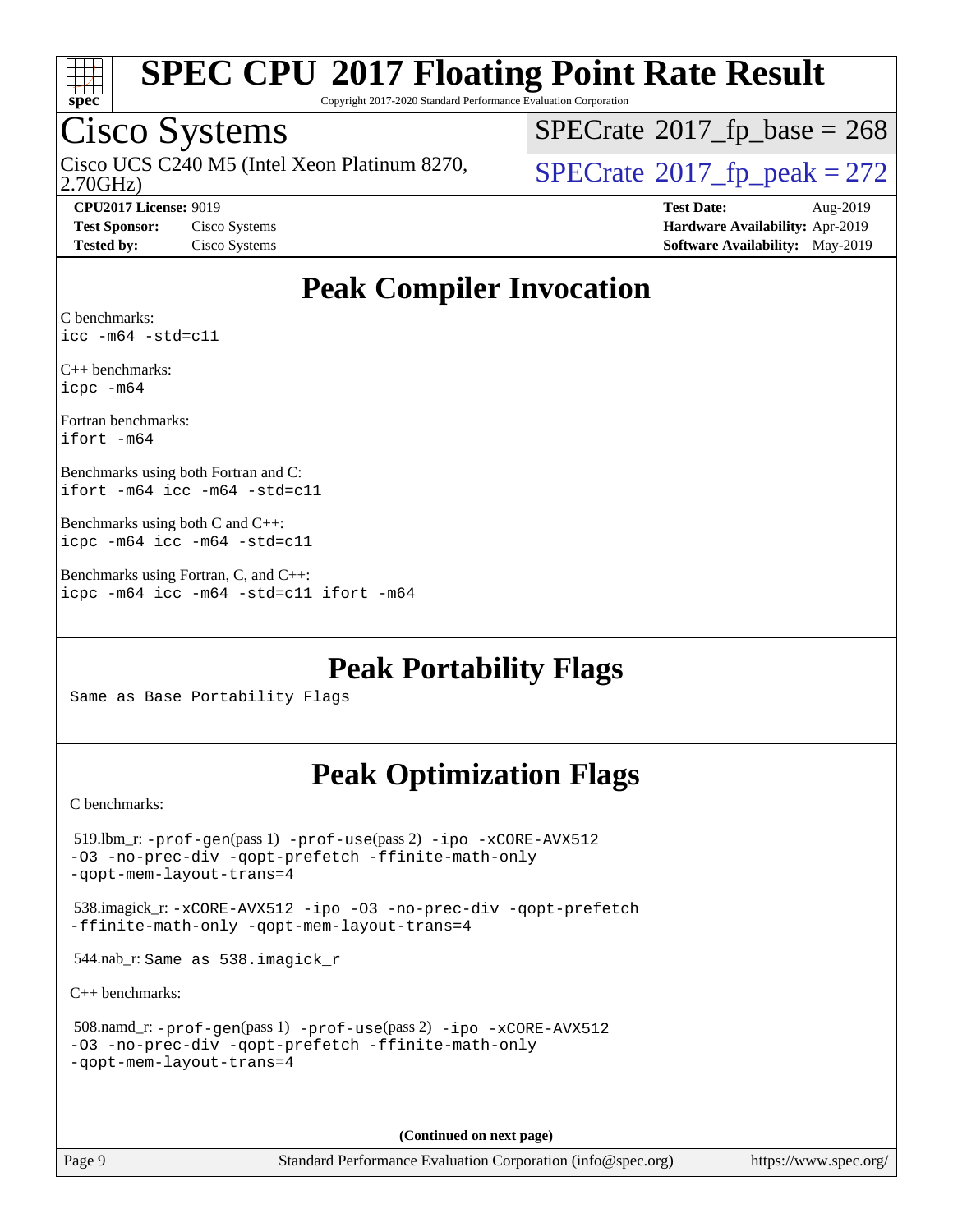

Copyright 2017-2020 Standard Performance Evaluation Corporation

## Cisco Systems

2.70GHz) Cisco UCS C240 M5 (Intel Xeon Platinum 8270,  $\vert$ [SPECrate](http://www.spec.org/auto/cpu2017/Docs/result-fields.html#SPECrate2017fppeak)®[2017\\_fp\\_peak = 2](http://www.spec.org/auto/cpu2017/Docs/result-fields.html#SPECrate2017fppeak)72

 $SPECTate$ <sup>®</sup>[2017\\_fp\\_base =](http://www.spec.org/auto/cpu2017/Docs/result-fields.html#SPECrate2017fpbase) 268

| <b>Test Sponsor:</b> | Cisco Systems |
|----------------------|---------------|
| <b>Tested by:</b>    | Cisco Systems |

**[CPU2017 License:](http://www.spec.org/auto/cpu2017/Docs/result-fields.html#CPU2017License)** 9019 **[Test Date:](http://www.spec.org/auto/cpu2017/Docs/result-fields.html#TestDate)** Aug-2019 **[Hardware Availability:](http://www.spec.org/auto/cpu2017/Docs/result-fields.html#HardwareAvailability)** Apr-2019 **[Software Availability:](http://www.spec.org/auto/cpu2017/Docs/result-fields.html#SoftwareAvailability)** May-2019

### **[Peak Optimization Flags \(Continued\)](http://www.spec.org/auto/cpu2017/Docs/result-fields.html#PeakOptimizationFlags)**

 510.parest\_r: [-xCORE-AVX512](http://www.spec.org/cpu2017/results/res2019q3/cpu2017-20190903-17775.flags.html#user_peakCXXOPTIMIZE510_parest_r_f-xCORE-AVX512) [-ipo](http://www.spec.org/cpu2017/results/res2019q3/cpu2017-20190903-17775.flags.html#user_peakCXXOPTIMIZE510_parest_r_f-ipo) [-O3](http://www.spec.org/cpu2017/results/res2019q3/cpu2017-20190903-17775.flags.html#user_peakCXXOPTIMIZE510_parest_r_f-O3) [-no-prec-div](http://www.spec.org/cpu2017/results/res2019q3/cpu2017-20190903-17775.flags.html#user_peakCXXOPTIMIZE510_parest_r_f-no-prec-div) [-qopt-prefetch](http://www.spec.org/cpu2017/results/res2019q3/cpu2017-20190903-17775.flags.html#user_peakCXXOPTIMIZE510_parest_r_f-qopt-prefetch) [-ffinite-math-only](http://www.spec.org/cpu2017/results/res2019q3/cpu2017-20190903-17775.flags.html#user_peakCXXOPTIMIZE510_parest_r_f_finite_math_only_cb91587bd2077682c4b38af759c288ed7c732db004271a9512da14a4f8007909a5f1427ecbf1a0fb78ff2a814402c6114ac565ca162485bbcae155b5e4258871) [-qopt-mem-layout-trans=4](http://www.spec.org/cpu2017/results/res2019q3/cpu2017-20190903-17775.flags.html#user_peakCXXOPTIMIZE510_parest_r_f-qopt-mem-layout-trans_fa39e755916c150a61361b7846f310bcdf6f04e385ef281cadf3647acec3f0ae266d1a1d22d972a7087a248fd4e6ca390a3634700869573d231a252c784941a8) [Fortran benchmarks](http://www.spec.org/auto/cpu2017/Docs/result-fields.html#Fortranbenchmarks): 503.bwaves\_r: [-xCORE-AVX512](http://www.spec.org/cpu2017/results/res2019q3/cpu2017-20190903-17775.flags.html#user_peakFOPTIMIZE503_bwaves_r_f-xCORE-AVX512) [-ipo](http://www.spec.org/cpu2017/results/res2019q3/cpu2017-20190903-17775.flags.html#user_peakFOPTIMIZE503_bwaves_r_f-ipo) [-O3](http://www.spec.org/cpu2017/results/res2019q3/cpu2017-20190903-17775.flags.html#user_peakFOPTIMIZE503_bwaves_r_f-O3) [-no-prec-div](http://www.spec.org/cpu2017/results/res2019q3/cpu2017-20190903-17775.flags.html#user_peakFOPTIMIZE503_bwaves_r_f-no-prec-div) [-qopt-prefetch](http://www.spec.org/cpu2017/results/res2019q3/cpu2017-20190903-17775.flags.html#user_peakFOPTIMIZE503_bwaves_r_f-qopt-prefetch) [-ffinite-math-only](http://www.spec.org/cpu2017/results/res2019q3/cpu2017-20190903-17775.flags.html#user_peakFOPTIMIZE503_bwaves_r_f_finite_math_only_cb91587bd2077682c4b38af759c288ed7c732db004271a9512da14a4f8007909a5f1427ecbf1a0fb78ff2a814402c6114ac565ca162485bbcae155b5e4258871) [-qopt-mem-layout-trans=4](http://www.spec.org/cpu2017/results/res2019q3/cpu2017-20190903-17775.flags.html#user_peakFOPTIMIZE503_bwaves_r_f-qopt-mem-layout-trans_fa39e755916c150a61361b7846f310bcdf6f04e385ef281cadf3647acec3f0ae266d1a1d22d972a7087a248fd4e6ca390a3634700869573d231a252c784941a8) [-auto](http://www.spec.org/cpu2017/results/res2019q3/cpu2017-20190903-17775.flags.html#user_peakFOPTIMIZE503_bwaves_r_f-auto) [-nostandard-realloc-lhs](http://www.spec.org/cpu2017/results/res2019q3/cpu2017-20190903-17775.flags.html#user_peakEXTRA_FOPTIMIZE503_bwaves_r_f_2003_std_realloc_82b4557e90729c0f113870c07e44d33d6f5a304b4f63d4c15d2d0f1fab99f5daaed73bdb9275d9ae411527f28b936061aa8b9c8f2d63842963b95c9dd6426b8a) [-align array32byte](http://www.spec.org/cpu2017/results/res2019q3/cpu2017-20190903-17775.flags.html#user_peakEXTRA_FOPTIMIZE503_bwaves_r_align_array32byte_b982fe038af199962ba9a80c053b8342c548c85b40b8e86eb3cc33dee0d7986a4af373ac2d51c3f7cf710a18d62fdce2948f201cd044323541f22fc0fffc51b6) 549.fotonik3d\_r: Same as 503.bwaves\_r 554.roms\_r: [-prof-gen](http://www.spec.org/cpu2017/results/res2019q3/cpu2017-20190903-17775.flags.html#user_peakPASS1_FFLAGSPASS1_LDFLAGS554_roms_r_prof_gen_5aa4926d6013ddb2a31985c654b3eb18169fc0c6952a63635c234f711e6e63dd76e94ad52365559451ec499a2cdb89e4dc58ba4c67ef54ca681ffbe1461d6b36)(pass 1) [-prof-use](http://www.spec.org/cpu2017/results/res2019q3/cpu2017-20190903-17775.flags.html#user_peakPASS2_FFLAGSPASS2_LDFLAGS554_roms_r_prof_use_1a21ceae95f36a2b53c25747139a6c16ca95bd9def2a207b4f0849963b97e94f5260e30a0c64f4bb623698870e679ca08317ef8150905d41bd88c6f78df73f19)(pass 2) [-ipo](http://www.spec.org/cpu2017/results/res2019q3/cpu2017-20190903-17775.flags.html#user_peakPASS1_FOPTIMIZEPASS2_FOPTIMIZE554_roms_r_f-ipo) [-xCORE-AVX512](http://www.spec.org/cpu2017/results/res2019q3/cpu2017-20190903-17775.flags.html#user_peakPASS2_FOPTIMIZE554_roms_r_f-xCORE-AVX512) [-O3](http://www.spec.org/cpu2017/results/res2019q3/cpu2017-20190903-17775.flags.html#user_peakPASS1_FOPTIMIZEPASS2_FOPTIMIZE554_roms_r_f-O3) [-no-prec-div](http://www.spec.org/cpu2017/results/res2019q3/cpu2017-20190903-17775.flags.html#user_peakPASS1_FOPTIMIZEPASS2_FOPTIMIZE554_roms_r_f-no-prec-div) [-qopt-prefetch](http://www.spec.org/cpu2017/results/res2019q3/cpu2017-20190903-17775.flags.html#user_peakPASS1_FOPTIMIZEPASS2_FOPTIMIZE554_roms_r_f-qopt-prefetch) [-ffinite-math-only](http://www.spec.org/cpu2017/results/res2019q3/cpu2017-20190903-17775.flags.html#user_peakPASS1_FOPTIMIZEPASS2_FOPTIMIZE554_roms_r_f_finite_math_only_cb91587bd2077682c4b38af759c288ed7c732db004271a9512da14a4f8007909a5f1427ecbf1a0fb78ff2a814402c6114ac565ca162485bbcae155b5e4258871) [-qopt-mem-layout-trans=4](http://www.spec.org/cpu2017/results/res2019q3/cpu2017-20190903-17775.flags.html#user_peakPASS1_FOPTIMIZEPASS2_FOPTIMIZE554_roms_r_f-qopt-mem-layout-trans_fa39e755916c150a61361b7846f310bcdf6f04e385ef281cadf3647acec3f0ae266d1a1d22d972a7087a248fd4e6ca390a3634700869573d231a252c784941a8) [-auto](http://www.spec.org/cpu2017/results/res2019q3/cpu2017-20190903-17775.flags.html#user_peakPASS2_FOPTIMIZE554_roms_r_f-auto) [-nostandard-realloc-lhs](http://www.spec.org/cpu2017/results/res2019q3/cpu2017-20190903-17775.flags.html#user_peakEXTRA_FOPTIMIZE554_roms_r_f_2003_std_realloc_82b4557e90729c0f113870c07e44d33d6f5a304b4f63d4c15d2d0f1fab99f5daaed73bdb9275d9ae411527f28b936061aa8b9c8f2d63842963b95c9dd6426b8a) [-align array32byte](http://www.spec.org/cpu2017/results/res2019q3/cpu2017-20190903-17775.flags.html#user_peakEXTRA_FOPTIMIZE554_roms_r_align_array32byte_b982fe038af199962ba9a80c053b8342c548c85b40b8e86eb3cc33dee0d7986a4af373ac2d51c3f7cf710a18d62fdce2948f201cd044323541f22fc0fffc51b6) [Benchmarks using both Fortran and C](http://www.spec.org/auto/cpu2017/Docs/result-fields.html#BenchmarksusingbothFortranandC):  $-prof-qen(pass 1) -prof-use(pass 2) -ipo -xCORE-AVX512 -O3$  $-prof-qen(pass 1) -prof-use(pass 2) -ipo -xCORE-AVX512 -O3$  $-prof-qen(pass 1) -prof-use(pass 2) -ipo -xCORE-AVX512 -O3$  $-prof-qen(pass 1) -prof-use(pass 2) -ipo -xCORE-AVX512 -O3$  $-prof-qen(pass 1) -prof-use(pass 2) -ipo -xCORE-AVX512 -O3$  $-prof-qen(pass 1) -prof-use(pass 2) -ipo -xCORE-AVX512 -O3$  $-prof-qen(pass 1) -prof-use(pass 2) -ipo -xCORE-AVX512 -O3$  $-prof-qen(pass 1) -prof-use(pass 2) -ipo -xCORE-AVX512 -O3$ [-no-prec-div](http://www.spec.org/cpu2017/results/res2019q3/cpu2017-20190903-17775.flags.html#user_CC_FCpeak_f-no-prec-div) [-qopt-prefetch](http://www.spec.org/cpu2017/results/res2019q3/cpu2017-20190903-17775.flags.html#user_CC_FCpeak_f-qopt-prefetch) [-ffinite-math-only](http://www.spec.org/cpu2017/results/res2019q3/cpu2017-20190903-17775.flags.html#user_CC_FCpeak_f_finite_math_only_cb91587bd2077682c4b38af759c288ed7c732db004271a9512da14a4f8007909a5f1427ecbf1a0fb78ff2a814402c6114ac565ca162485bbcae155b5e4258871) [-qopt-mem-layout-trans=4](http://www.spec.org/cpu2017/results/res2019q3/cpu2017-20190903-17775.flags.html#user_CC_FCpeak_f-qopt-mem-layout-trans_fa39e755916c150a61361b7846f310bcdf6f04e385ef281cadf3647acec3f0ae266d1a1d22d972a7087a248fd4e6ca390a3634700869573d231a252c784941a8) [-auto](http://www.spec.org/cpu2017/results/res2019q3/cpu2017-20190903-17775.flags.html#user_CC_FCpeak_f-auto) [-nostandard-realloc-lhs](http://www.spec.org/cpu2017/results/res2019q3/cpu2017-20190903-17775.flags.html#user_CC_FCpeak_f_2003_std_realloc_82b4557e90729c0f113870c07e44d33d6f5a304b4f63d4c15d2d0f1fab99f5daaed73bdb9275d9ae411527f28b936061aa8b9c8f2d63842963b95c9dd6426b8a) [-align array32byte](http://www.spec.org/cpu2017/results/res2019q3/cpu2017-20190903-17775.flags.html#user_CC_FCpeak_align_array32byte_b982fe038af199962ba9a80c053b8342c548c85b40b8e86eb3cc33dee0d7986a4af373ac2d51c3f7cf710a18d62fdce2948f201cd044323541f22fc0fffc51b6) [Benchmarks using both C and C++](http://www.spec.org/auto/cpu2017/Docs/result-fields.html#BenchmarksusingbothCandCXX): 511.povray\_r: [-prof-gen](http://www.spec.org/cpu2017/results/res2019q3/cpu2017-20190903-17775.flags.html#user_peakPASS1_CFLAGSPASS1_CXXFLAGSPASS1_LDFLAGS511_povray_r_prof_gen_5aa4926d6013ddb2a31985c654b3eb18169fc0c6952a63635c234f711e6e63dd76e94ad52365559451ec499a2cdb89e4dc58ba4c67ef54ca681ffbe1461d6b36)(pass 1) [-prof-use](http://www.spec.org/cpu2017/results/res2019q3/cpu2017-20190903-17775.flags.html#user_peakPASS2_CFLAGSPASS2_CXXFLAGSPASS2_LDFLAGS511_povray_r_prof_use_1a21ceae95f36a2b53c25747139a6c16ca95bd9def2a207b4f0849963b97e94f5260e30a0c64f4bb623698870e679ca08317ef8150905d41bd88c6f78df73f19)(pass 2) [-ipo](http://www.spec.org/cpu2017/results/res2019q3/cpu2017-20190903-17775.flags.html#user_peakPASS1_COPTIMIZEPASS1_CXXOPTIMIZEPASS2_COPTIMIZEPASS2_CXXOPTIMIZE511_povray_r_f-ipo) [-xCORE-AVX512](http://www.spec.org/cpu2017/results/res2019q3/cpu2017-20190903-17775.flags.html#user_peakPASS2_COPTIMIZEPASS2_CXXOPTIMIZE511_povray_r_f-xCORE-AVX512) [-O3](http://www.spec.org/cpu2017/results/res2019q3/cpu2017-20190903-17775.flags.html#user_peakPASS1_COPTIMIZEPASS1_CXXOPTIMIZEPASS2_COPTIMIZEPASS2_CXXOPTIMIZE511_povray_r_f-O3) [-no-prec-div](http://www.spec.org/cpu2017/results/res2019q3/cpu2017-20190903-17775.flags.html#user_peakPASS1_COPTIMIZEPASS1_CXXOPTIMIZEPASS2_COPTIMIZEPASS2_CXXOPTIMIZE511_povray_r_f-no-prec-div) [-qopt-prefetch](http://www.spec.org/cpu2017/results/res2019q3/cpu2017-20190903-17775.flags.html#user_peakPASS1_COPTIMIZEPASS1_CXXOPTIMIZEPASS2_COPTIMIZEPASS2_CXXOPTIMIZE511_povray_r_f-qopt-prefetch) [-ffinite-math-only](http://www.spec.org/cpu2017/results/res2019q3/cpu2017-20190903-17775.flags.html#user_peakPASS1_COPTIMIZEPASS1_CXXOPTIMIZEPASS2_COPTIMIZEPASS2_CXXOPTIMIZE511_povray_r_f_finite_math_only_cb91587bd2077682c4b38af759c288ed7c732db004271a9512da14a4f8007909a5f1427ecbf1a0fb78ff2a814402c6114ac565ca162485bbcae155b5e4258871) [-qopt-mem-layout-trans=4](http://www.spec.org/cpu2017/results/res2019q3/cpu2017-20190903-17775.flags.html#user_peakPASS1_COPTIMIZEPASS1_CXXOPTIMIZEPASS2_COPTIMIZEPASS2_CXXOPTIMIZE511_povray_r_f-qopt-mem-layout-trans_fa39e755916c150a61361b7846f310bcdf6f04e385ef281cadf3647acec3f0ae266d1a1d22d972a7087a248fd4e6ca390a3634700869573d231a252c784941a8) 526.blender\_r: [-xCORE-AVX512](http://www.spec.org/cpu2017/results/res2019q3/cpu2017-20190903-17775.flags.html#user_peakCOPTIMIZECXXOPTIMIZE526_blender_r_f-xCORE-AVX512) [-ipo](http://www.spec.org/cpu2017/results/res2019q3/cpu2017-20190903-17775.flags.html#user_peakCOPTIMIZECXXOPTIMIZE526_blender_r_f-ipo) [-O3](http://www.spec.org/cpu2017/results/res2019q3/cpu2017-20190903-17775.flags.html#user_peakCOPTIMIZECXXOPTIMIZE526_blender_r_f-O3) [-no-prec-div](http://www.spec.org/cpu2017/results/res2019q3/cpu2017-20190903-17775.flags.html#user_peakCOPTIMIZECXXOPTIMIZE526_blender_r_f-no-prec-div) [-qopt-prefetch](http://www.spec.org/cpu2017/results/res2019q3/cpu2017-20190903-17775.flags.html#user_peakCOPTIMIZECXXOPTIMIZE526_blender_r_f-qopt-prefetch) [-ffinite-math-only](http://www.spec.org/cpu2017/results/res2019q3/cpu2017-20190903-17775.flags.html#user_peakCOPTIMIZECXXOPTIMIZE526_blender_r_f_finite_math_only_cb91587bd2077682c4b38af759c288ed7c732db004271a9512da14a4f8007909a5f1427ecbf1a0fb78ff2a814402c6114ac565ca162485bbcae155b5e4258871) [-qopt-mem-layout-trans=4](http://www.spec.org/cpu2017/results/res2019q3/cpu2017-20190903-17775.flags.html#user_peakCOPTIMIZECXXOPTIMIZE526_blender_r_f-qopt-mem-layout-trans_fa39e755916c150a61361b7846f310bcdf6f04e385ef281cadf3647acec3f0ae266d1a1d22d972a7087a248fd4e6ca390a3634700869573d231a252c784941a8) [Benchmarks using Fortran, C, and C++:](http://www.spec.org/auto/cpu2017/Docs/result-fields.html#BenchmarksusingFortranCandCXX) [-xCORE-AVX512](http://www.spec.org/cpu2017/results/res2019q3/cpu2017-20190903-17775.flags.html#user_CC_CXX_FCpeak_f-xCORE-AVX512) [-ipo](http://www.spec.org/cpu2017/results/res2019q3/cpu2017-20190903-17775.flags.html#user_CC_CXX_FCpeak_f-ipo) [-O3](http://www.spec.org/cpu2017/results/res2019q3/cpu2017-20190903-17775.flags.html#user_CC_CXX_FCpeak_f-O3) [-no-prec-div](http://www.spec.org/cpu2017/results/res2019q3/cpu2017-20190903-17775.flags.html#user_CC_CXX_FCpeak_f-no-prec-div) [-qopt-prefetch](http://www.spec.org/cpu2017/results/res2019q3/cpu2017-20190903-17775.flags.html#user_CC_CXX_FCpeak_f-qopt-prefetch) [-ffinite-math-only](http://www.spec.org/cpu2017/results/res2019q3/cpu2017-20190903-17775.flags.html#user_CC_CXX_FCpeak_f_finite_math_only_cb91587bd2077682c4b38af759c288ed7c732db004271a9512da14a4f8007909a5f1427ecbf1a0fb78ff2a814402c6114ac565ca162485bbcae155b5e4258871) [-qopt-mem-layout-trans=4](http://www.spec.org/cpu2017/results/res2019q3/cpu2017-20190903-17775.flags.html#user_CC_CXX_FCpeak_f-qopt-mem-layout-trans_fa39e755916c150a61361b7846f310bcdf6f04e385ef281cadf3647acec3f0ae266d1a1d22d972a7087a248fd4e6ca390a3634700869573d231a252c784941a8) [-auto](http://www.spec.org/cpu2017/results/res2019q3/cpu2017-20190903-17775.flags.html#user_CC_CXX_FCpeak_f-auto) [-nostandard-realloc-lhs](http://www.spec.org/cpu2017/results/res2019q3/cpu2017-20190903-17775.flags.html#user_CC_CXX_FCpeak_f_2003_std_realloc_82b4557e90729c0f113870c07e44d33d6f5a304b4f63d4c15d2d0f1fab99f5daaed73bdb9275d9ae411527f28b936061aa8b9c8f2d63842963b95c9dd6426b8a) [-align array32byte](http://www.spec.org/cpu2017/results/res2019q3/cpu2017-20190903-17775.flags.html#user_CC_CXX_FCpeak_align_array32byte_b982fe038af199962ba9a80c053b8342c548c85b40b8e86eb3cc33dee0d7986a4af373ac2d51c3f7cf710a18d62fdce2948f201cd044323541f22fc0fffc51b6) [The flags files that were used to format this result can be browsed at](tmsearch) <http://www.spec.org/cpu2017/flags/Intel-ic19.0u1-official-linux64.2019-07-09.html> <http://www.spec.org/cpu2017/flags/Cisco-Platform-Settings-V1.2-revH.2019-07-31.html> [You can also download the XML flags sources by saving the following links:](tmsearch) <http://www.spec.org/cpu2017/flags/Intel-ic19.0u1-official-linux64.2019-07-09.xml> <http://www.spec.org/cpu2017/flags/Cisco-Platform-Settings-V1.2-revH.2019-07-31.xml>